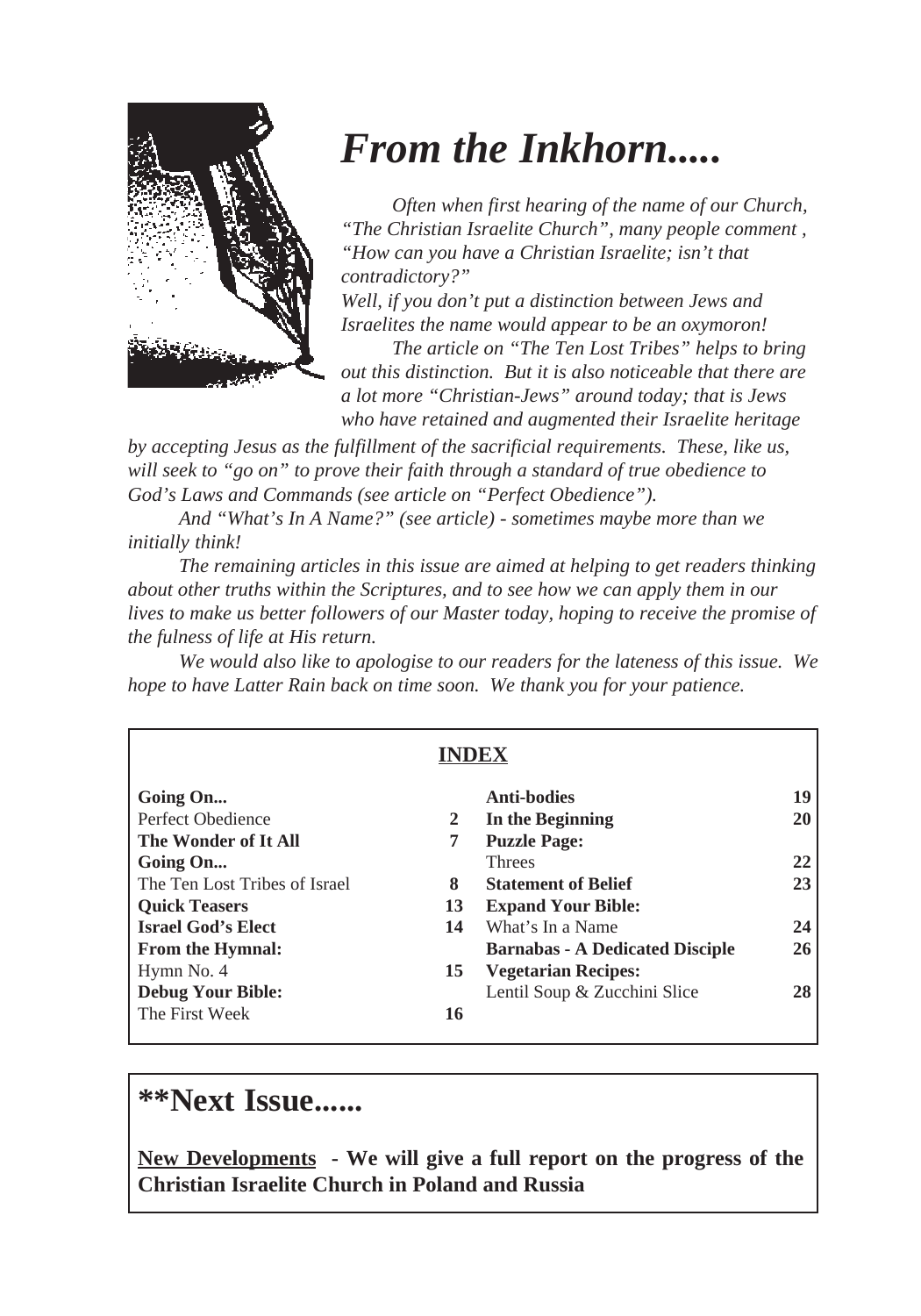# Going On... **Perfect Obedience**

Part 2 of The Series….Going On

This series is based on four Bible verses which represent four different aspects of the teachings of the Christian Israelite Church, and which together help to show us a wider concept of the Divine Plan of God. In this Part we look at the concept of going on from repentance to arrive at perfect obedience.

*"…therefore leaving the principles of the doctrine of Christ, let us go on unto perfection…"* Hebrews 6:1-3.

## **A Christian Foundation**

As outlined in Part 1 of this series, "Physical Redemption" (see Latter Rain Issue No. 21), the aspiration of being redeemed without physical death requires a sincere Christian foundation of faith, supported by works (James 2:26; Romans 4:4) – by actions built on the Laws and Commands of God.

Let us now analyse what that Christian foundation requires, as outlined by Paul in Hebrews 6:1-3, and consider what it could be that might come from building on that foundation.

In Hebrews 5:12 to 6:3, Paul explains that our relationship with God is like being fed with "milk" or "strong meat/solid food". Logically, the "milk" is for the babes, or new believers, whilst the "strong meat" is for those who have passed the

foundation level and are going on further in their Christian lives.

The "milk" or foundations of a Christian life involve the *"principles of the doctrine of Christ"* which Paul enumerates in this passage in Hebrews 6:1-3.

#### **The Six Principles**

The **first principle** is *"repentance from dead works"*. "Dead works" are those acts which are against the way God wants us to live. They are acts which are governed by the human nature which has fallen from the standard God ordained. In Hebrews 10:39, Paul speaks of Christians as being those who do not draw back to "perdition", future misery, but they who *"believe to the saving of the soul"*. We, as Christians, need to ensure that the things we do are not governed by the lusts of the flesh, the carnal nature, hence putting ourselves in danger of being led to condemnation. And as Christians we know that we must repent of our sins; true repentance being sorrow of heart for sins committed, with a desire not to sin again.

The **second principle** is "*of faith towards God"*. The first of the Ten Commandments instructs us that there is one God Almighty and that He should come first in our thinking and actions. The first of the "Articles of Religion" in the Com-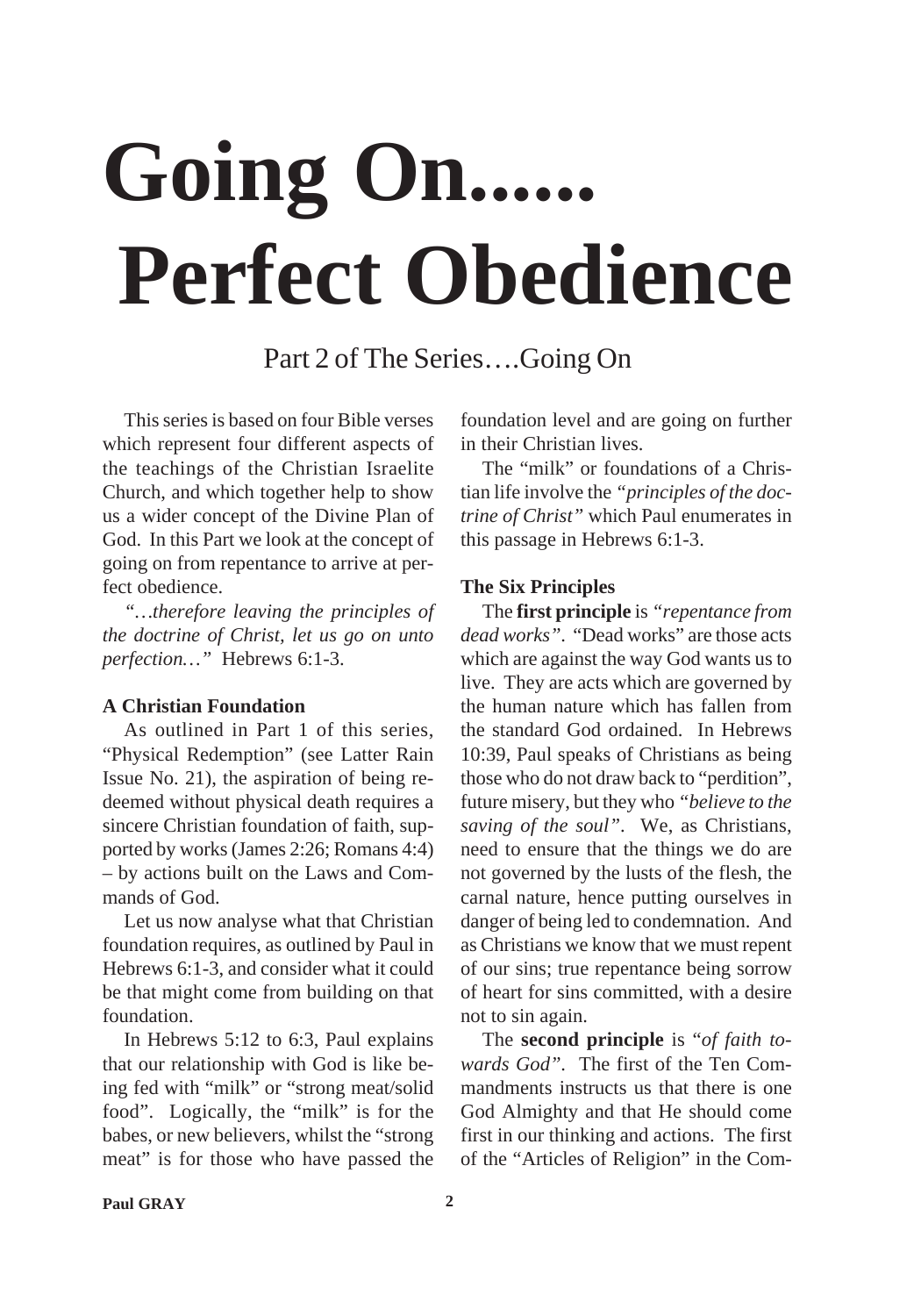mon Book of Prayer, used by the Anglican Church, denotes how important belief in God is, if we are going to have a close relationship with Him. *"But without faith it is impossible to please him: for he that cometh to God must believe that he is, and that he is a rewarder of them that diligently seek him"* Hebrews 11:6. Belief in the Invisible (to us in our present state), Almighty God is imperative if we are going to grow in love toward Him. We can see His handiwork in the Universe, in our planet's wildlife and animals, in our human body, if only we will give Him the recognition.

In Acts 13:24, the *"baptism"* in water which John the Baptist performed is referred to as a baptism of *"repentance"*. This is the **third principle** in Paul's list. It is an outward demonstration of an inward conviction whereby a person shows a desire to be forgiven for the sins they have committed. It is an act of humility, but must be accompanied by an inward conviction if the person is to be forgiven for their sins. It is a desire to be freed from the guilt of what was done; and an act of repentance for sins committed.

In Acts 19:3-6 we read about the Ephesians, how that after they had been baptised for the forgiveness of their sins, Paul *"laid his hands upon them, and the Holy Ghost came on them; and they spake with tongues* (as in Acts 2:4) *and prophesied"*. The laying on of hands signified the passing of God's blessing and power to the new believer, from the older believer. This is the **fourth principle** of the doctrine of Christ. It involves a visible sign as a strengthening witness so that the newly converted believer would have outward evidence of their acceptance by the Holy Ghost. This outward sign was for people

who had the inward conviction of belief in God, but wanted a physical sign to accompany their belief. When the Power of the Holy Ghost came upon them, it witnessed to them that God was pleased with them and had accepted them, and that He would bless them. On other occasions, however, the Holy Ghost came upon people without the *"laying on of hands"*, as a result of the fervent prayer of the recipients seeking God to help them (Acts 2:1-4). This experience too is categorised by Paul as being one of the principles from which we must later go on if we are to reach perfection.

The **fifth principle**, *"resurrection of the dead,"* is a principle which Christianity has had demonstrated through logic and truth – and which was witnessed in our Lord and Saviour. The fact that there is a life hereafter is acknowledged by the continuing faith of successive generations in the Promises that God has given (Hebrews 11). This faith is strengthened by God's prophetic ability in the affairs of men. For example, the birth of Jesus was declared many years before the act took place; the destruction of the altar of Jeroboam was prophesied; the desecration of the bones, and the name of the King who was to do the task was foretold hundreds of years before it came to pass (1 Kings 13:2; 2 Kings 23:15,16). With regards to our present times, the deterioration of world conditions and the increase of knowledge was foretold in Daniel 12:1-4. The accuracy of these Biblical statements, and support by scrolls that have been unearthed in recent years, gives credibility to Bible statements that there will be a resurrection of the dead.

And at the time of the resurrection there will be a *"Judgment"*, when the believers whose salvation has been made possible by the sacrifice of Jesus, will be separated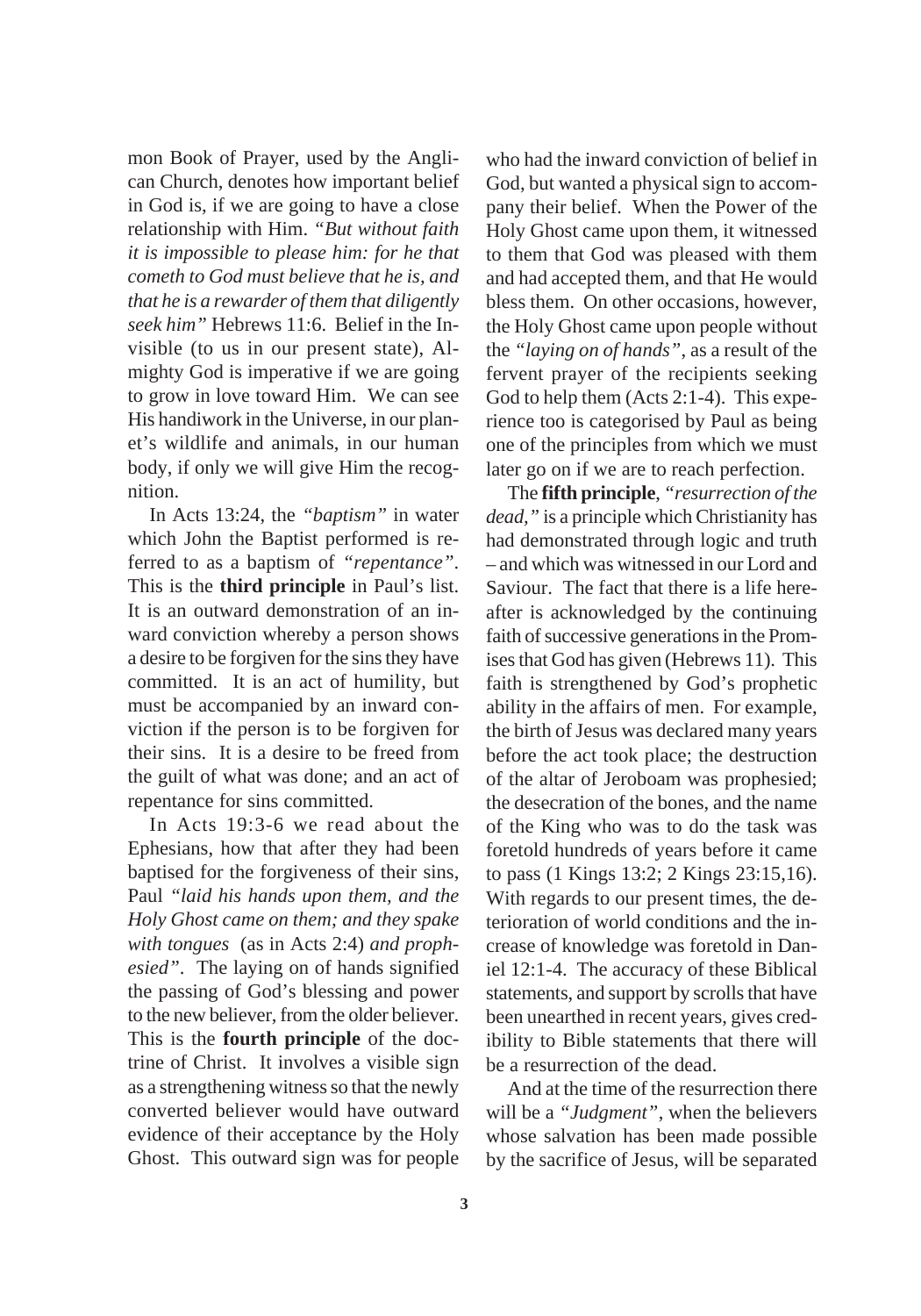from those who did not believe. This judgment is spoken of in the Book of Revelation, when righteousness will prevail over evil, having passed the period of approximately 6,000 years of evil and good conflicting in this creation in the minds of men and women (Revelation 20:2,3,12). The acceptance of a day of judgment is the **sixth principle**. As Paul said to the Athenians on Mars Hill in Acts 17:31, "...he hath appointed a day, in the which he will judge the world in righteousness by that man whom he hath ordained;"

#### **Building On The Foundation**

These six principles are the Christian foundation (1 Corinthians 3:11); the foundation of faith in God, belief in the resurrection and eternal judgment, in repentance from dead works, in baptism by water, and in the ability to receive an evidence of the presence of the Holy Ghost. This foundation is centered around belief in God's goodness, and a recognition that we fall short of God's standard, and that through repentance we can seek forgiveness for sins committed. However, these foundation principles do not include the objective of going on to seek the removal of the cause of sin – the evil that is inherently within each one of us. The raising of a building on the foundation that has been laid can be linked to seeking the promise of *"mortal putting on immortality"* without seeing physical death as discussed in Part 1 of this series – the promise of the covenant outlined by Jeremiah (Jeremiah 31:31-34). This is also the heritage to Israel embodied in the promises listed in Romans 9:4.

The Christian foundation, as Paul said, is a doctrine of *"milk"* whereas this latter concept relates to *"strong meat"* or solid food*.* This implies a deeper thinking, and conviction on the part of the person, whereby they are prepared to enter into a whole commitment and to bind themselves to accept and act upon God's plan and purpose for mankind.

Self-dedication is admirable but if we are to succeed in this matter we need cooperation and help from God. The difference between having a conviction about something and having a commitment to it is often illustrated by the story about the great Houdini. It is reported that Houdini had a tight rope strung across the Niagra Falls. The watching crowd was asked if they thought he could wheel a wheel barrow across the rope. They all cried yes, and he did. They were then asked if they though he could push the wheel barrow across with someone in it, and again they all cried yes! They were then asked who would volunteer to go in the wheel barrow – no one responded, and the feat was never accomplished. They all had a conviction, but no one would make the commitment!

Those who seek God to convey them across the chasm of evil, which separates our world from His, will be assured that He will not forsake them. He will guide them by His Power – the Power of His *"two anointed ones that stand by the Lord of the whole earth"* (see Zechariah 4:11-14). Solomon stated, *"Two are better than one; because they have a good reward for their labour. For if they fall, the one will lift up his fellow…if two lie together, then they have heat* (greater communion with the Spirit of Truth through two working together):*…if one prevail against him, two shall withstand him; and a threefold cord is not quickly broken"* Ecclesiastes 4:9-12. Individually, we need the help of the full-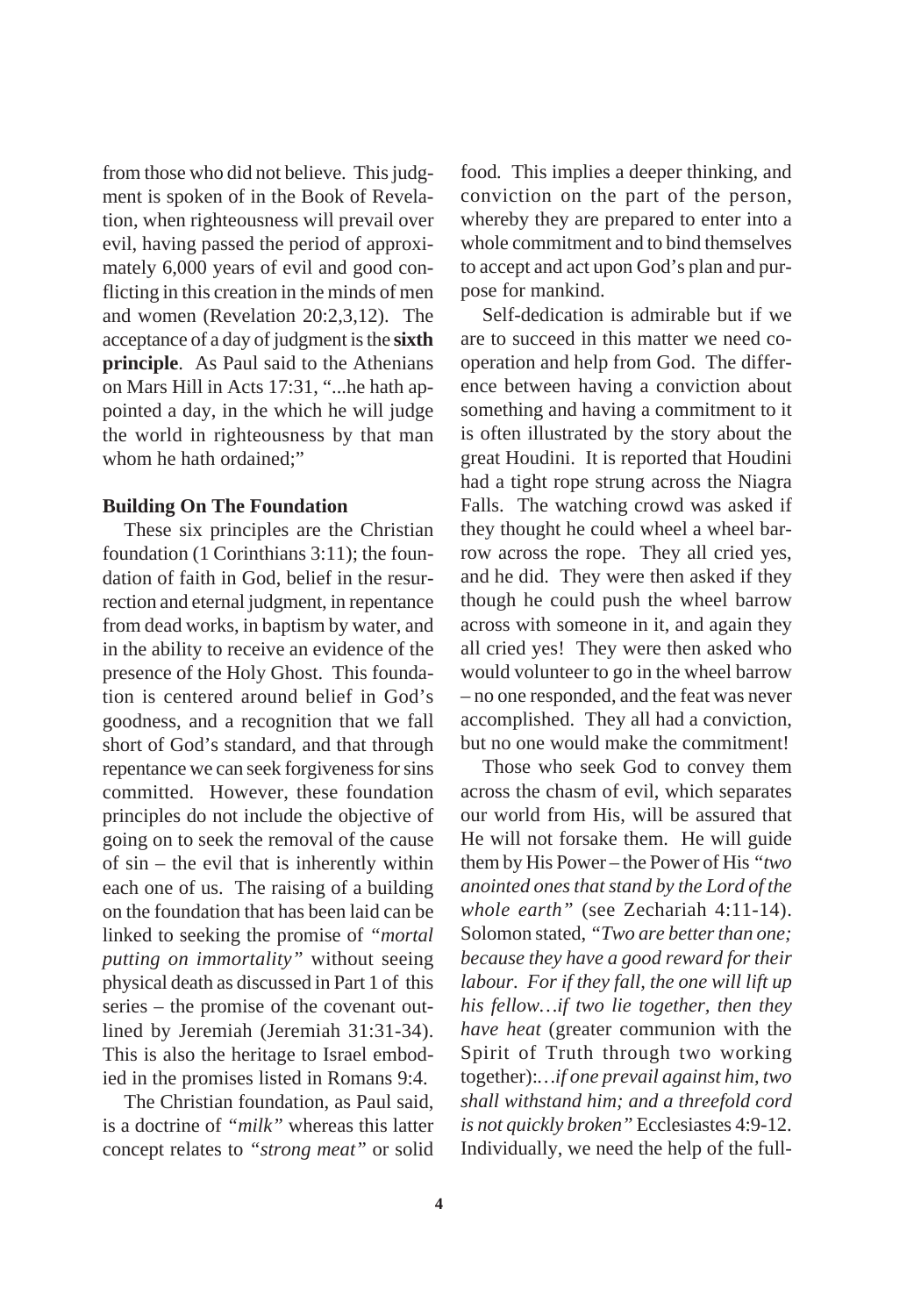

**The Good News is that the Creator has a Master Plan**

ness of God's Power which comes through Christ and The Holy Ghost - the two Anointed Ones - so that we can rise above the power of Satan and evil. This is the crux of the Christian Israelite message. We humbly accept Jesus' sacrifice for the forgiveness of sins, but then we seek to go on toward the removal of the cause of sin. For, whilst through repentance we are counted as being without sin before God, we believe that there is a greater standard - to actually be without sin. This is the difference between imputed or counted righteousness and true righteousness.

#### **A Master Plan**

This earth, despite what people say, and how little of it we can understand, is following a master plan formulated by the Creator. It will soon arrive at the time of judgment when the Power of God and Good will rise superior to evil and sin, and then it will pass into the thousand years of rest. Then, after that, and when Satan has been loosed for his *"little season"*, evil and sin will be finally subdued from the life pattern as we know it, and Jesus Christ, with those who have been found worthy, will reign in righteousness for evermore (see Revelations chapter 20 and 1 Corinthians chapter 15 for more detail on this subject.)

> We will not discuss the full effect of Jesus' sacrifice here, whereby we believe that *"He is the Saviour of ALL men, especially of those that be-*

*lieve"* (1 Timothy 4:10), but suffice it to say that the full power and victory of the crucifixion will not be shown till sin and evil are completely subdued at the end of the 7<sup>th</sup> thousand years. The surety of God's prophecies that have been fulfilled should help us to remove any doubts in the promised Kingdom that is to come.

The Word of God, as recorded in the Bible, forms into a giant jigsaw puzzle. Each of us can measure a span of events over 20 or up to 70 years but then we need to rely on faith to see before and after. God can see from infinity to infinity. We are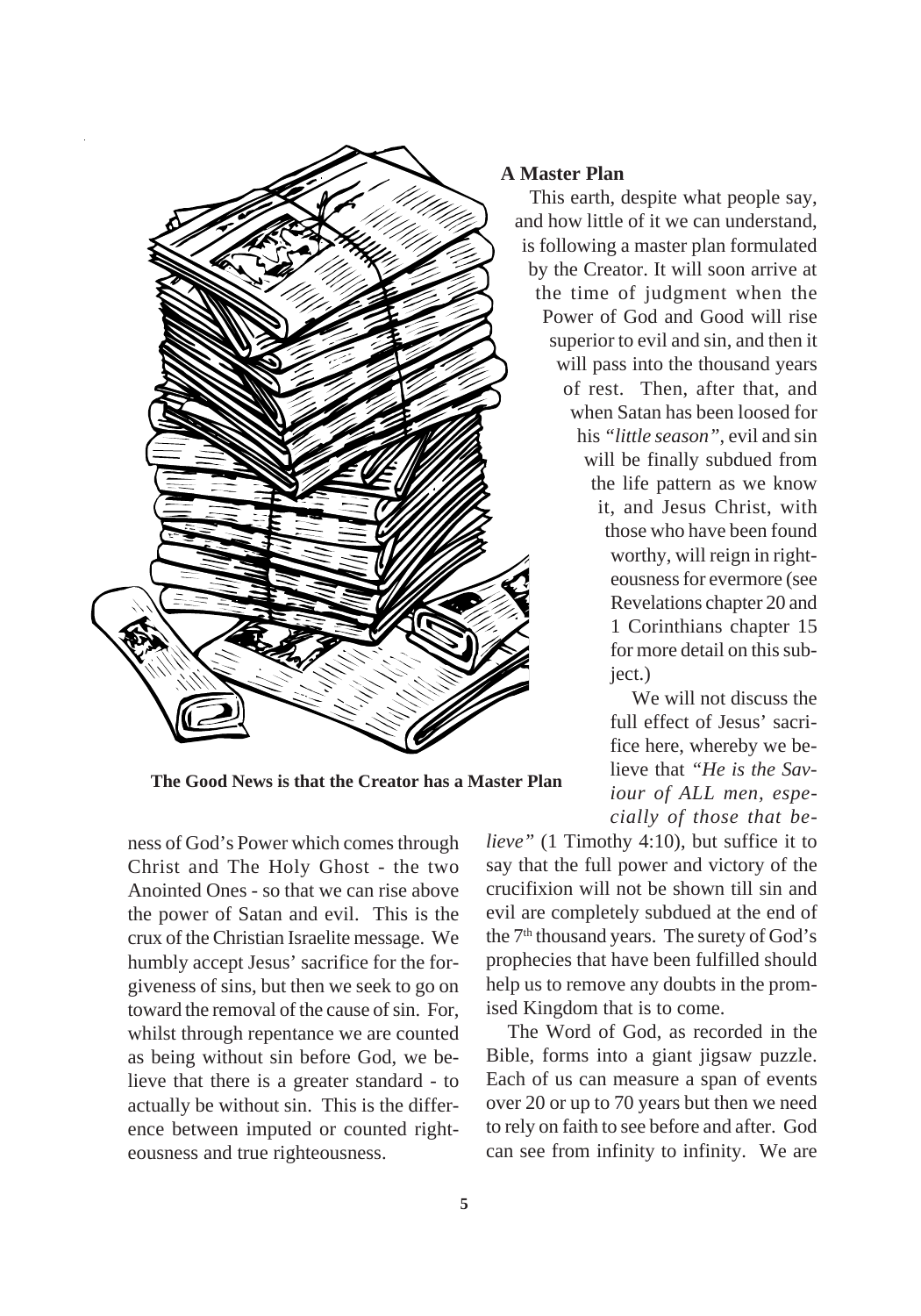but like one brick in the many bricks that make up a row, and then one of the rows which makes up the many rows of a wall. If you try to build a wall, leaving out a row, it is impossible, yet mankind feel they can leave out certain parts of the Biblical picture (events and histories) and still get a complete understanding! *"All scripture is given by inspiration of God, and is profitable for doctrine, for reproof, for correction, for instruction in righteousness: that the man of God may be perfect, throughly furnished unto all good works"* 2 Timothy 3:16. If we cannot understand a certain part of the Scriptures, it is not God that is wrong, but us. Perhaps our understanding is not broad enough to know why God allowed a certain event. Perhaps our faith is not strong enough to accept a certain human impossibility, but this does not make God wrong, but merely shows up our deficiencies.

#### **Going On**

Today, you and I have the Christian foundation to build upon, and it behoves us to study the Scriptures to see what God requires His sincere followers to do after that. The Ten Commandments are a portion of the instructions contained in the Old Testament. Other laws relate to eating only clean meats to help keep our body pure (Leviticus 20:25; 11:9-20), tithing to God to show our humility and recognition of His goodness (Malachi 3:7-12), circumcision as an outward act of an inward separation between evil and good (Ezekiel 44:9), the observance of times as a type of the separation of evil from good (Leviticus 15:25,28), and using just and fair measures (Deuteronomy 24:14; Leviticus 19:36). These are but a few of the more important instructions. These instructions can only truly be kept in "spirit and in truth" through the help of God's Power manifested through the Two Anointed Ones as discussed above. If we feel we can arrive at God's standard alone we will soon find ourselves falling short, so we need to follow Jeremiah's advice to Israel, that they make a covenant with God for Him to do His work in them (Jeremiah 31:31-33).

## **A Link Between The Past and The Future**

The laws were given to Israel, but the linking of Israel's heritage (from the past) with the Christian faith can provide the platform to demonstrate the *"greater works"* Jesus spoke of in John 14:12 (in the future). Thus we find that whilst the *"milk"* Paul spoke of is the basic Christian foundation in Jesus Christ, the *"strong meat"* is building on this foundation, with God's help, so that we can overcome and remove the cause of sin (the evil) and hence have no need for repentance. This is "going on to perfection."

Paul also said, *"I press toward the mark for the prize of the high calling of God in Christ Jesus…Who shall change our vile body* (present physical condition with inherent evil), *that it may be fashioned like unto his glorious body,* (see Romans 8:11; 12:2), *according to the working whereby he is able even to subdue all things unto himself"* Philippians 3:14,21. "*For the gifts and calling of God are without repentance*" Romans 11:29.

*In the next part (Part 3) of this series we will look at what part Israel plays in the overall Plan of God.*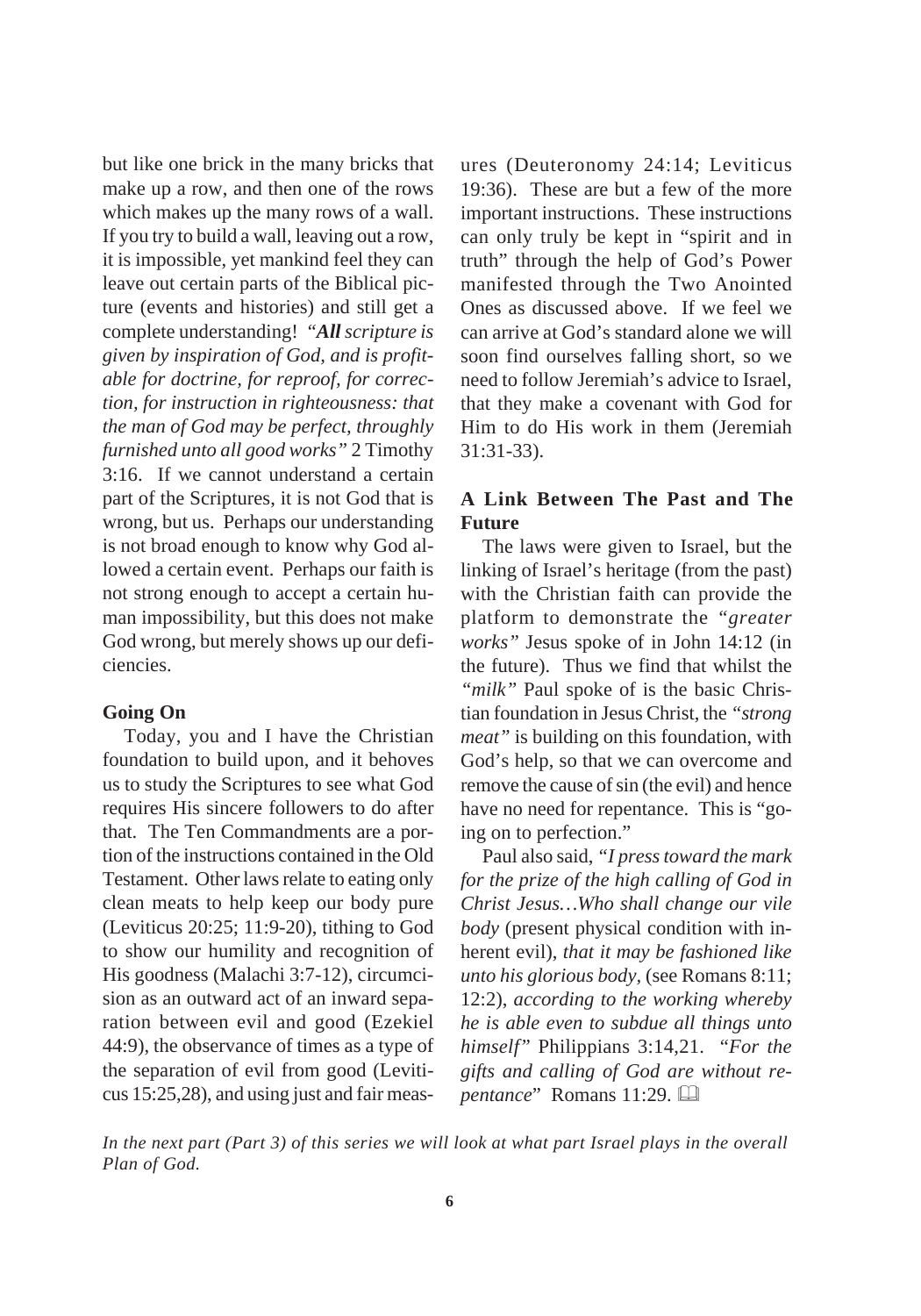# **The Wonder of it All**

Deep in the breasts of silent rocks Are hidden worlds in motion, And in each little water drop, Parts of a mighty ocean.

Impatient, in a speck of earth, Amazing truths are waiting; Atomic forces knock on our door, And we are slowly waking.

We take and spread the tiny seeds, And each looks like the other, But, in each little breast there rests An image of its mother.

And from a seed a giant may rise From his clay bed down under, To tower above earth's puny things, That scratch and grope and wonder.

A million riddles rest unsolved Despite our skill and learning - How was the earth from nothing made? What engines keep it turning?

If God made not this whirling mass, The weight and speed designing, Does chance direct it on its course? Does chance control its timing?

Why think that all this came by chance Like fairies in a story, When earth and heavens shout the truth Of Wisdom, Power, and Glory?

A trusting heart with faith will reap A harvest overflowing; May Faith and Reason guide us with The ploughing and the sowing.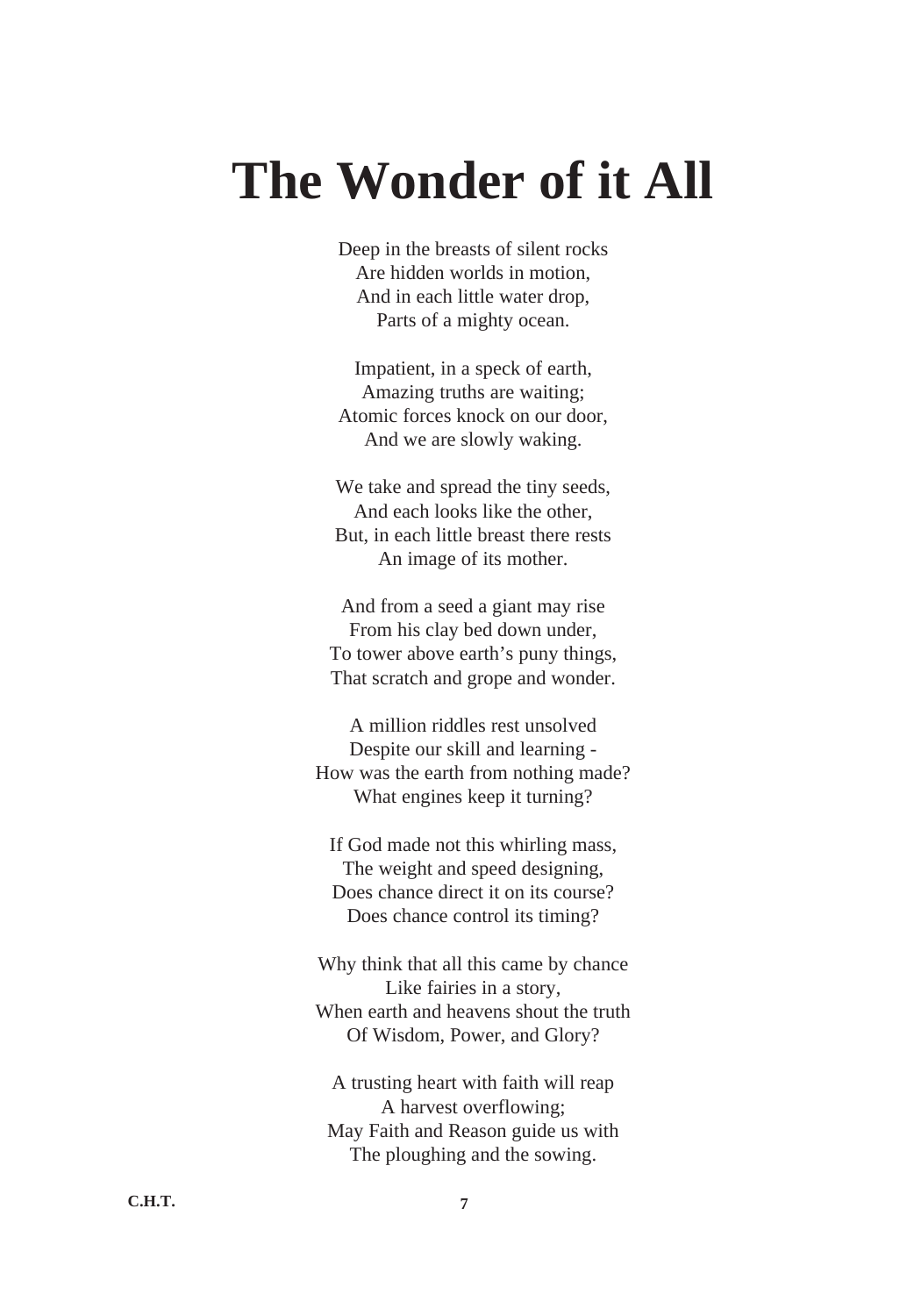# Going On....... The Ten Lost Tribes of Israel

# Part 3 of The Series….Going On

*This series is based on four Bible verses which represent four different aspects of the teachings of the Christian Israelite Church, and which together help to show us a wider concept of the Divine Plan of God. In this Part we look at the concept of who are Isarel, and what part Israel plays in the Plan of God.*

#### **Introduction**

*"And it shall come to pass in that day, that the Lord shall set his hand again the second time to recover the remnant of his people…and shall assemble the outcasts of Israel, and gather together the dispersed of Judah from the four corners of the earth"* Isaiah 11:11,12. *"And so all Israel shall be saved"* Romans 11:26.

These verses imply God's attitude toward Israel in the 'latter days'. In this article we will analyse:

- ♦ where did the name 'Israel' come from?
- who are the present day descendants of Israel?
- ♦ why is it important for Israel to know who they are?

## **Where did the Name 'Israel' Come From?**

**Paul GRAY 8** Jacob, the twin brother of Esau, had his name changed to Israel when he "wrestled with God" regarding the promises God had

made to him and his forefathers, Isaac and Abraham. The occasion was when he was coming to meet with Esau, who, when Jacob had left him, had vowed to take Jacob's life because Jacob had claimed the birthright which Esau had sold to him. Jacob was persistent in his belief in God. He was determined to believe in God and the promised blessings that had been passed to him. Yet in his human anguish he feared Esau, especially now, as when Jacob had sent a message to tell Esau he was coming, Esau had set off with 400 men to meet him (Genesis 32). What was Esau going to do!

The blessing was reconfirmed to Jacob in these words; *"Thy name shall be called no more Jacob, but Israel: for as a prince hast thou power with God and with men, and hast prevailed"* (Gen ch.32 v.28). On that occasion Esau and Jacob met peaceably. God continued to bless Jacob, whose name was now changed to Israel, and gave him more children, so that eventually he had 12 sons, whose descendants became known as the 12 tribes of Israel.

In time Israel grew into a nation of twelve tribes, and later split into two separate nations, one comprising mainly of two tribes (Judah and Benjamin), and the other the remaining ten tribes. The ten tribe Kingdom was dispersed about 728BC, and lost its national identity. The two tribes were taken into captivity for seventy years, and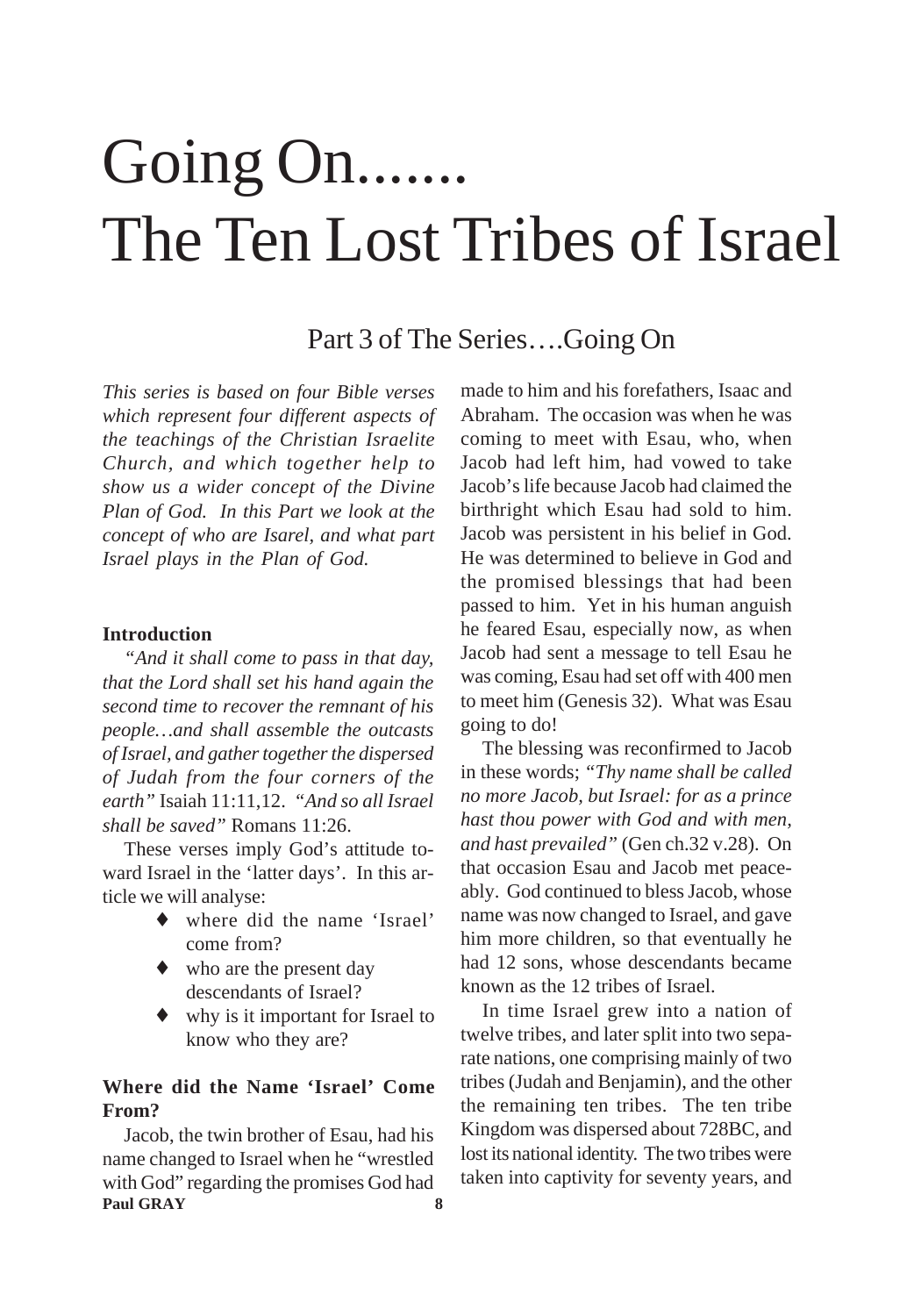

**This map shows the geographical divisions of the Children of Israel in early Israel**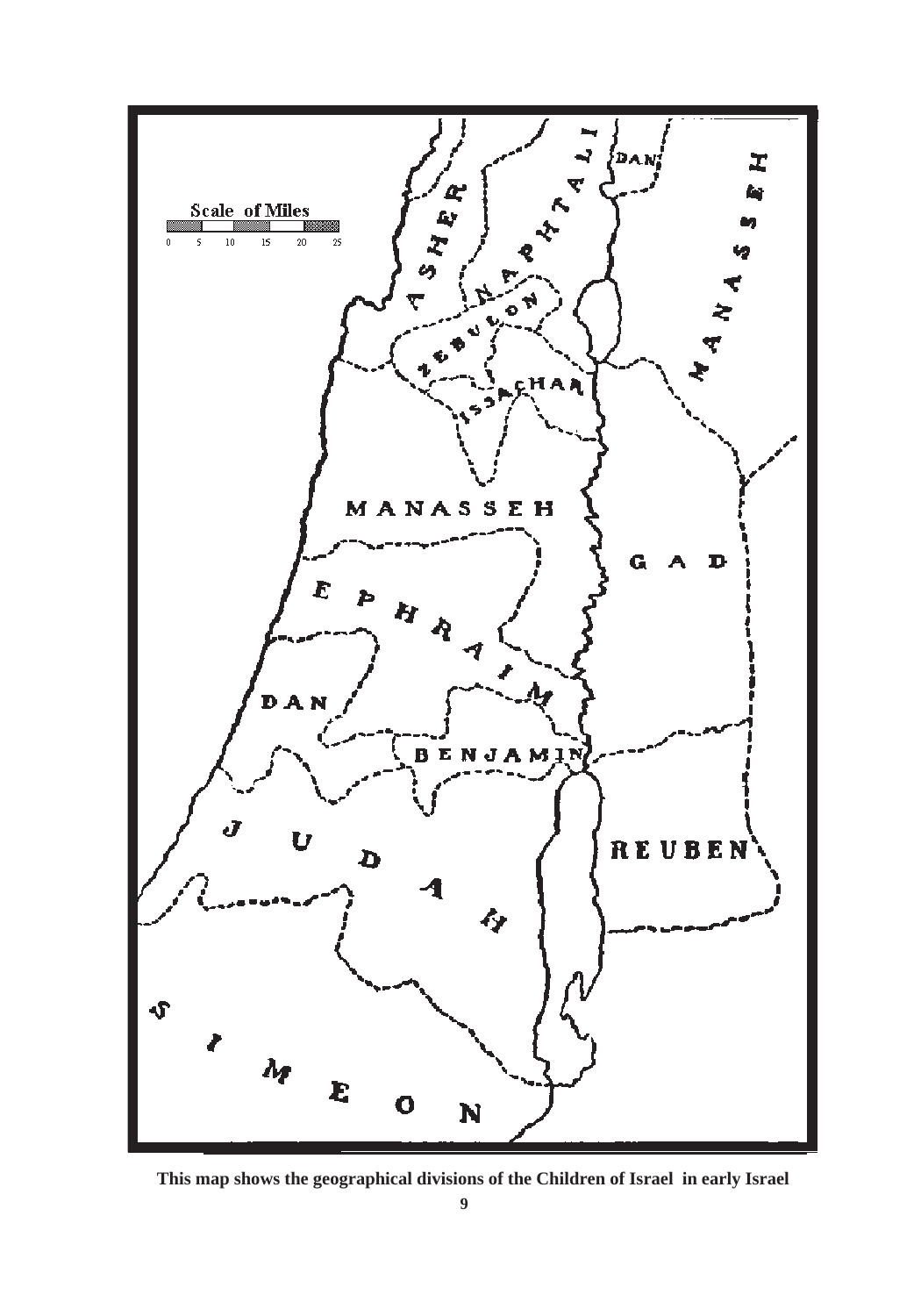then partially returned to re-establish their national identity which was still intact at the time of Jesus.

## **Who are the Present Day Descendants of Israel?**

The twelve sons of Jacob, from whom came the twelve tribes of Israel, were born of 2 wives and 2 concubines (see chart on page 14). Remember, Laban gave his elder daughter Leah to Jacob before her younger sister Rachel (Genesis 29:16-30), and then because Rachel was barren she allowed her maid-servant to have children with Jacob. Rachel was the woman whom Jacob loved, and so when Reuben, Leah's firstborn, to whom the blessing and birthright of Israel, Isaac and Abraham would normally have been expected to pass, defiled his father's bed (Genesis 35:22), Jacob (Israel) transferred these privileges to Joseph, Rachel's eldest son.

In Genesis chapters 48 and 49 it is recorded that Jacob blessed first his grandsons, Ephraim and Manasseh, the sons of Joseph, and then his own twelve sons. Reuben was told, *"Unstable as water, thou shalt not excel; because thou wentest up to thy father's bed; then defiledst thou it"*; by contrast Joseph was blessed in everything, and his sons were told, *"God, before whom my fathers Abraham and Isaac did walk, the God which fed me all my life long unto this day, the Angel which redeemed me from all evil, bless the lads; and let my name* (Israel) *be named on them, and the name of my fathers Abraham and Isaac; and let them grow unto a multitude in the midst of the earth"*. Of interest we point out that Ephraim, the youngest son of Joseph received a greater blessing than his elder brother, Manasseh. Israel gave Joseph's sons the family blessing, asking

that his name 'Israel' would be named on their descendants.

In  $1<sup>st</sup>$  Chronicles Chapter 5, the book recognised by historians as the most accurate of the genealogical records kept by the Jews, it is recorded;

*"Now the sons of Reuben the firstborn of Israel, (for he was the firstborn; but, forasmuch as he defiled his father's bed, his birthright was given unto the sons of Joseph the son of Israel: and the genealogy is not to be reckoned after the birthright"* (1 Chronicles 5:1). So Joseph's sons received the blessing and birthright of Israel, and in these latter days God will find His loyal Israelites amongst their scattered descendants.

Of particular interest is the blessing to Judah, *"For Judah prevailed above his brethren and of him came the chief ruler (Jesus); but the birthright was Joseph's"* 1 Chronicles 5:2, Jacob himself had said, *"The sceptre shall not depart from Judah, nor a lawgiver from between his feet, until Shiloh come; and unto him* (Shiloh) *shall the gathering of the people be"* Genesis 49:10. The tribe of Judah was always a strong people in their observance to God, and through to the time when Jesus was born (of the tribe of Judah) history accepts that Judah was the chief leader in the worship of Jehovah God. After the crucifixion, however, when the Jews declared, *"His blood be on us and on our children"* Matthew 27:25, that nation has been rejected as the sole custodian of the Israel promises.

These promises, according to Paul (Romans 11), have been cast sideways until God's appointed time, so that the Christian belief could come in to the Gentiles. In Acts chapter 15 the early apostles met to decide what obligations from the Old Testament needed to be laid upon the Gentiles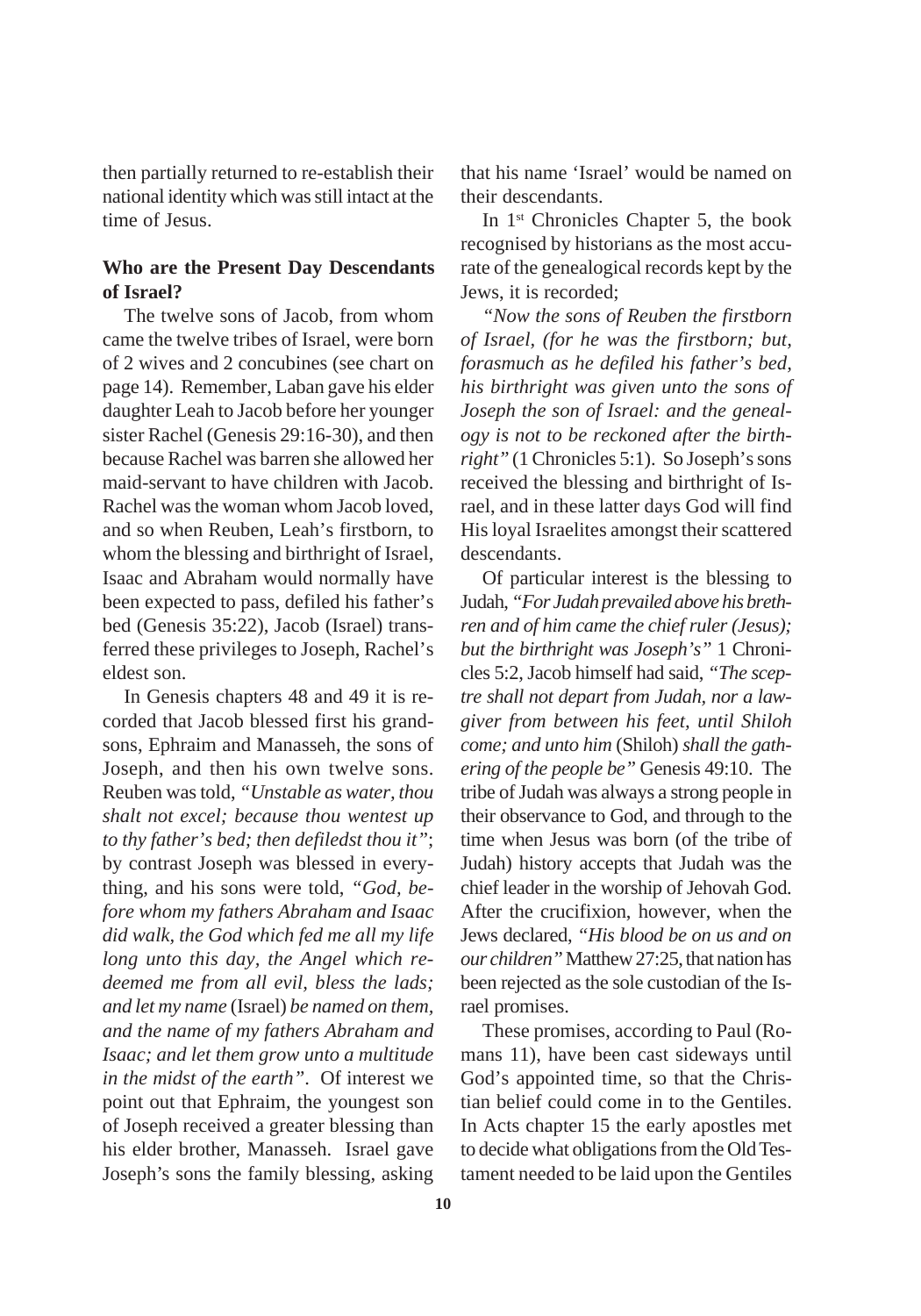converted to Christianity. This is perhaps the best reference for us to realise that Christians are not obliged to keep all of Israel's instructions (Acts 15:19,20). The instructions for Israel were put aside until the fullness of the Gentiles be come in (Romans 11:25).

### **Why Is It Important for Israel to Know Who They Are?**

Paul spoke in Romans 9:4 of his brethren, *"Who are Israelites; to whom pertaineth the adoption, and the glory, and the covenants, and the giving of the law, and the service of God, and the promises"*. Israel (Jacob) was chosen because he tried to live close to God (Genesis 32:28; Deuteronomy 7:6-9). God made promises to these people and their descendants, conditional on the descendants keeping their part of the covenant - obedience. Unfortunately, as history sadly shows, the descendants, with few exceptions, grew away from the pattern God wanted them to follow. God scattered them because they failed to continue to show the example of righteousness that their forefathers had started.

Before you get the familiar expression out, "It is impossible to be perfectly obedient to God's requirements", just pause and logically consider God's point of view. A people were chosen for a purpose of being examples of His perfect way of life; they failed so were scattered. If God let it go at that, He would be showing that evil can conquer good, that Satan can thwart God's purpose. You and I, as ordinary people, like to see our plans completed, so does God! As an all powerful Creator, He has known the end from the beginning, but has allowed it to develop so that those involved can best appreciate the final result. The world then, has been made for Israel to find out the benefit of good living and to follow it perfectly! Now the promise was originally made only to Israel, but all will be saved through the sacrifice of Jesus, although its fullness is still to **Israel's descendants (seed)** who are willing to prove themselves **Israel's children** by fervently seeking God's spiritual strength to abide with them.

It is impossible for you and me to realise just how far mankind has strayed from the truth and purity of God. Our minds are continually cluttered with a conglomerate of deteriorating conditions of which, at least through association, we must learn something, but which impede our ability to rise to the heights of the purity of God.

#### **The Selection Criteria**

Musicians who delight in deep harmonious strains do not want discords and raucous displays. God, who knows the ultimate of pureness and good living, does not delight in our fallen world, but has sent us His Son as an example of how we should live, and through Him He promised the spiritual *"Comforter"* who would teach us all things (John 14:25).

In the world today very few can undeniably trace their heritage back to their forefather, Israel. God, however, has kept knowledge of the children of Israel and will, at His appointed time, bring a remnant of them forth to receive the promises He made to their forefathers. God must have some way to prove whether these people are simply descendants of the **seed of Israel** or whether they are truly the **Children of Israel.** Remember Jesus made this distinction to the religious leaders of His day in John 8:36-39. The proof of the difference will be seen in whether the descendants will be **obedient** to God's Will,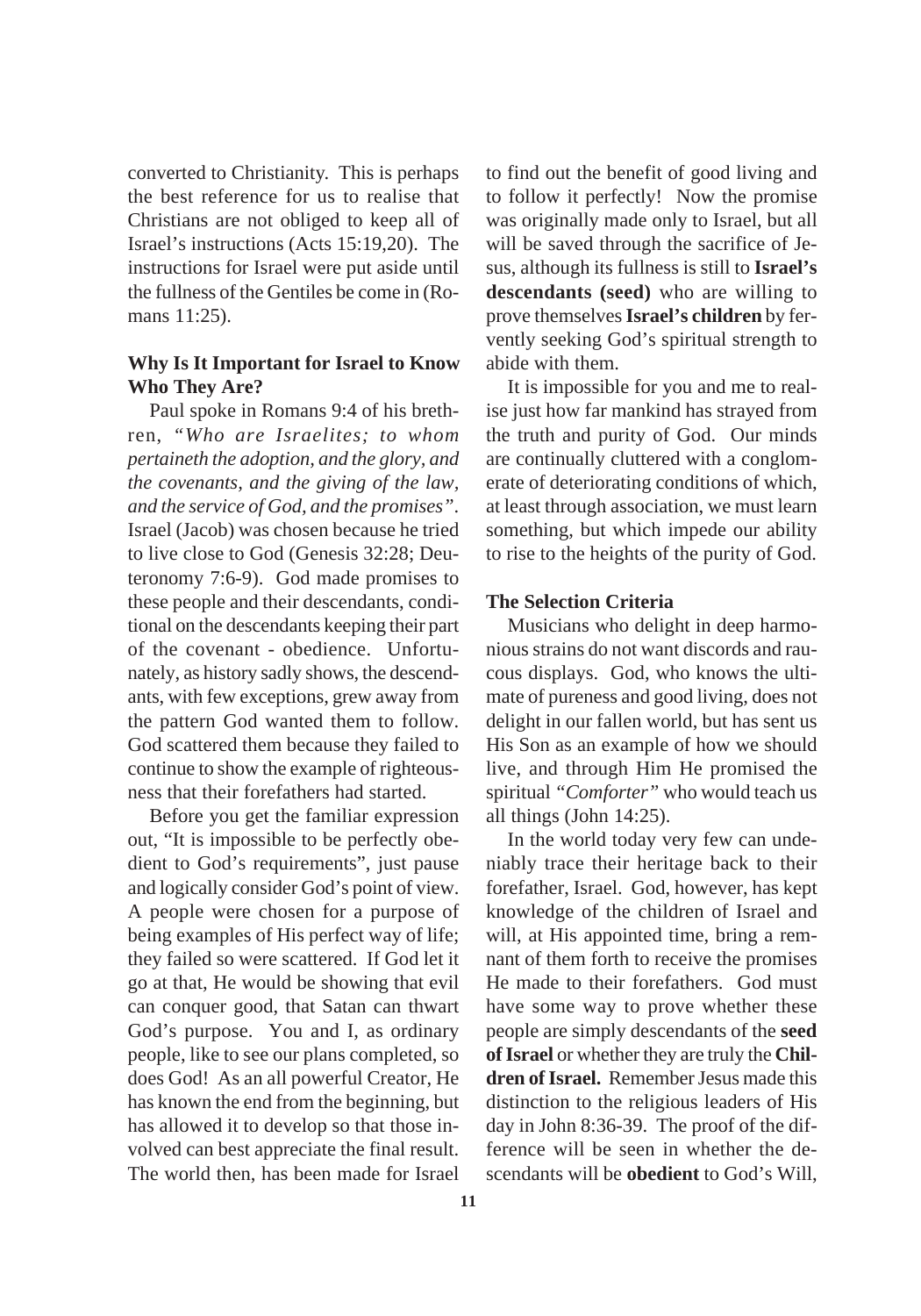# The Families of Israel The Families of Israel

**Blessing given to all sons.**











The Biblical genealogy in 1<br>Chronicles  $7:20-27$  and Numbers 26:28-37 indicate The Children of Israel and the Sons of Israel are 2 distinct groups the shaded<br>boxes denote the families The striped boxes denote the families making up what is the sons as shown. Tradition says that Ephraim had ten Chronicles 7:20-27 and Numbers 26:28-37 indicate the sons as shown. Tradition says that Ephraim had ten The Children of Israel and the Sons of Israel are 2 distinct groups the shaded boxes denote the families known as the Sons of Israel. The striped boxes denote the families making up what is The Biblical genealogy in 1 known as the Sons of Israel. known as the Jewish tribes. known as the Jewish tribes. sons and Manasseh two. sons and Manasseh two. illegitimate offspring. illegitimate offspring. Broken lines denote Broken lines denote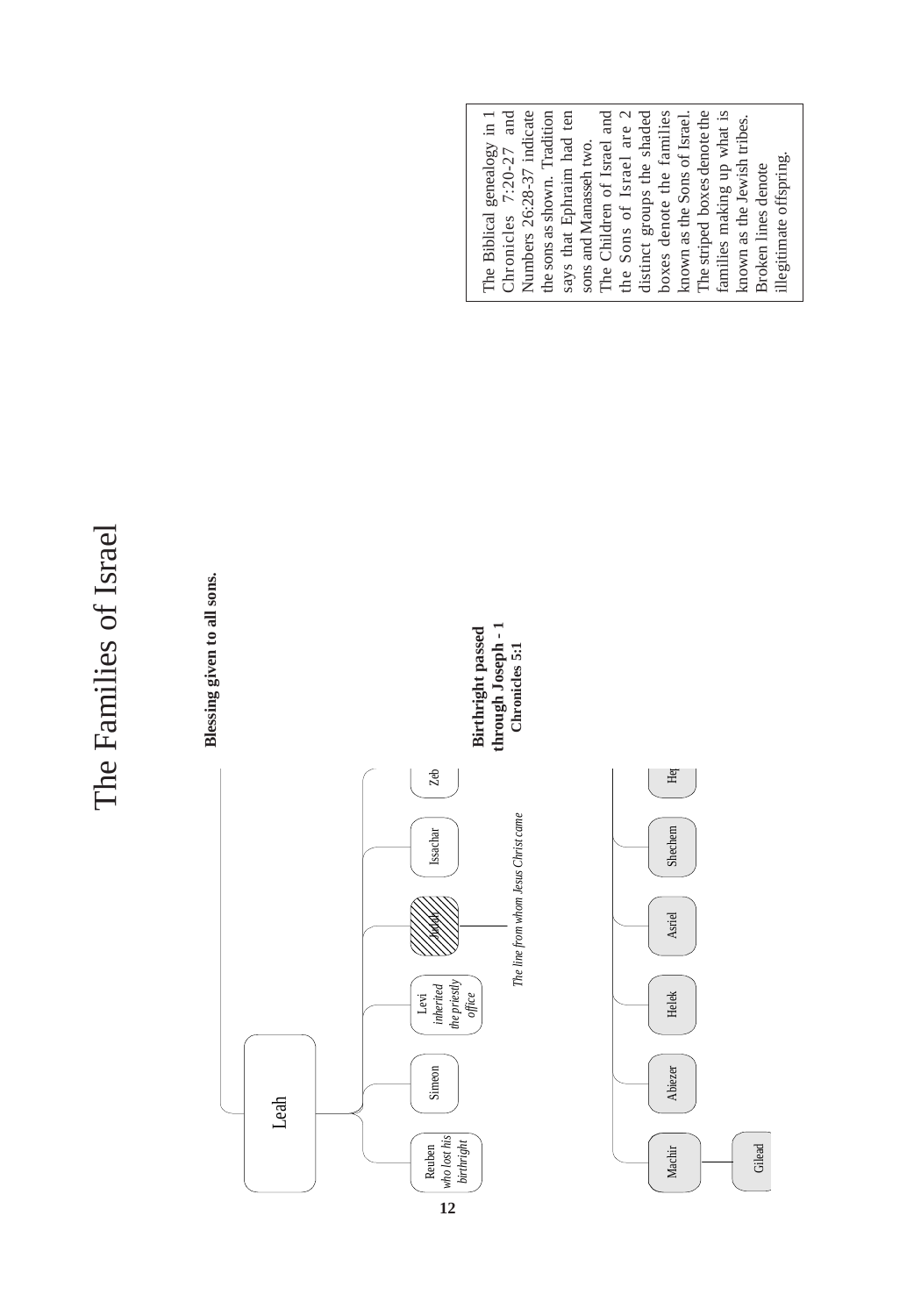even in this world. Loving children are quick to obey their parents, and so God, as a revealer of secrets, has started to re-establish His code of requirements, and is testing the seed of Israel to see if they will prove themselves loving children by keeping His laws and commands.

Who are Israelites? Those who petition God fervently for His Spiritual strength to work in them, that they can be transformed from being sons of Satan to become Sons of God. His glory and the covenants of Israel will be fulfilled in them, they showing, through their obedience to the Law, by the strength of God working in them, that Good and Right lead to a Life in the presence of God.

God showed this to Paul in the parable he explained in Romans chapter 11, causing him to utter, that in God's time, *"all Israel shall be saved"*.

Today, through the Scriptures, we know these promises are in trust for Israel. We know, according to the promises, that God has "set His hand a second time" to recover the remnant of the lost Ten Tribes of Israel. This is the mission of the Christian Israelite Church - to provide a vehicle through which this ingathering can take place. The teachings of the Church seek, among other things, to renew (within the hearts and minds of believers) the former laws and commands which were given to Moses, to gather together the Israelites. God's "laws and commands *will* prove them, who are Israelites and who are not."  $(1)$ 

*In the last Part of this Series we will consider the concept of the Bride of the Lamb, and see how this could be fulfilled in a remnant of the descendants of Israel who arrive at the standard of perfect obedience, each individually making a Covenant with God to perform His work in them.*

**(1)** *The Law and Testimony***, Introduction to The First Book – a publication by The Christian Israelite Church which presents a summary of the Laws and Commands of God from the Scriptures.**

# **Quick Teasers**

- 1. Who said, "Shew me a penny?"
- 2. The Lord Jesus cured Peter's mother-in-law of something. What was it?
- 3. When Peter saw the Lord standing on the seashore, what did he do?
- 4. Is Pilate's wife's dream recorded in the Bible?
- 5. Was it 2,000 or 3,000 people converted on the Day of Pentecost?
- 6. Who was cumbered about with much serving?
- 7. What does Whitsun speak of?

Answers on page 28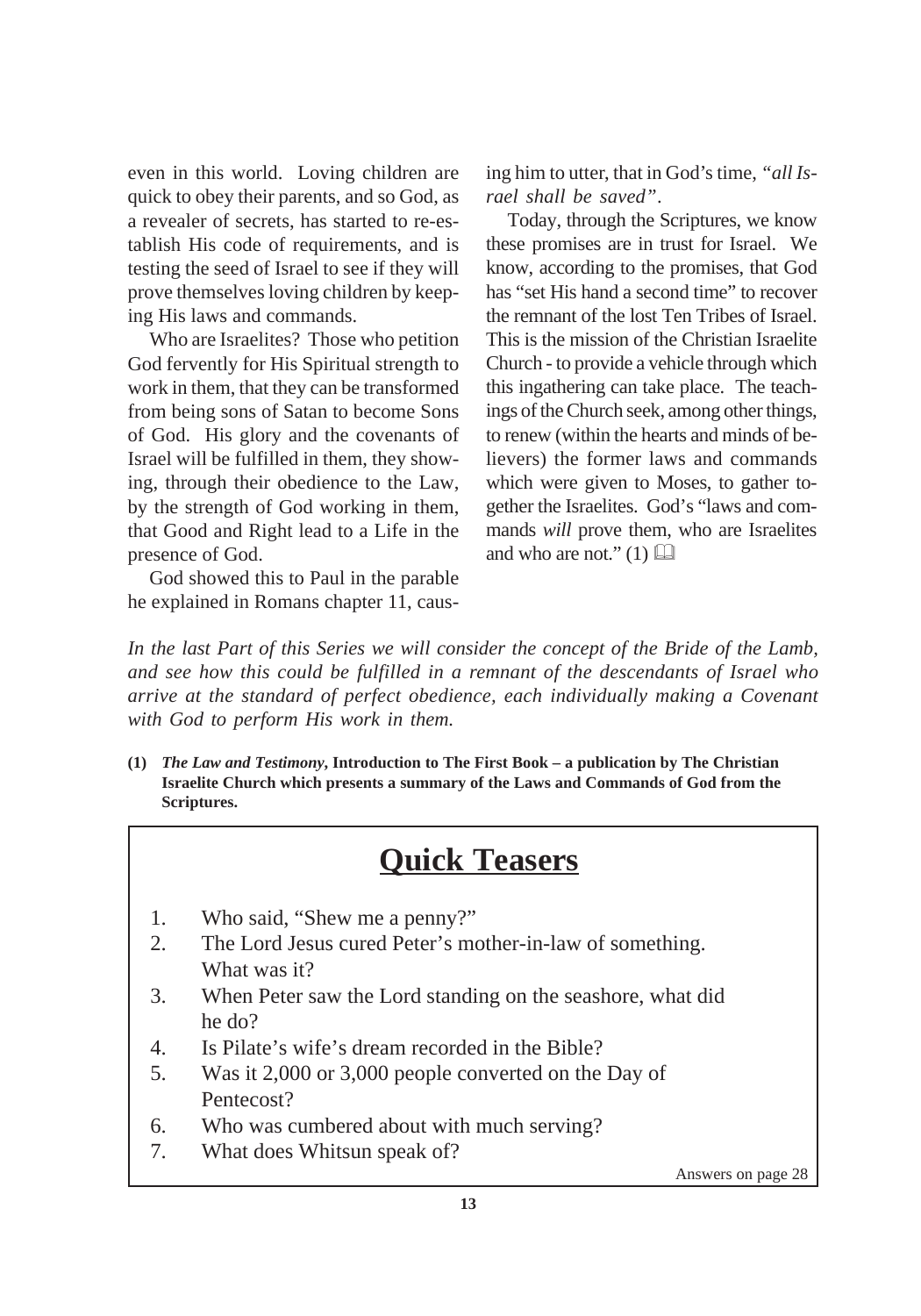# Israel God's Elect

The glory which awaits the dead, and those who will yet die, is a great one, but the remnant of the Twelve Tribes of Israel will seek something higher; their faith will take them onward, to behold the glory of the Lord in the land of the living. It is the spirits of the just, those who stood loyal to their Creator during the rebellion of Satan, which have now, at the fulness of the Gentiles, been blessed with bodies in which they will be enabled to overcome all evil, and, as true children of Abraham, become inheritors of the promise made of God unto their fathers. They will receive the redemption of the body - not be taken out of the world, but be kept from evil.

The remnant of Israel and of Judah will be gathered out of the countries whither they have been scattered, and, receiving an outpouring of the fulness of the Spirit, will enter into a covenant with God to keep His commandments. They will be enabled to reach the standard for which man was created, to be made perfect in body, soul and spirit - sanctified wholly. Thus they are spoken of as God's elect; the firstfruits unto God and the Lamb; to be made manifest as the sons and daughters of the living God. This is not life after death, but a reprieve this side of the grave. It is the faith once delivered to the saints; the highest prize held out by God, the glory of the sun. A healing of all their infirmities, a cleansing of their bodies, which will be changed from mortal to immortal. This includes the salvation of the soul, for it is the redemption of the whole being.

*"It shall come to pass in that day, that the Lord shall set His hand again the second time to recover the remnant of His people, which shall be left.....and He shall set up an ensign for the nations, and shall assemble the outcasts of Israel, and gather together the dispersed of Judah from the four corners of the earth"* Isaiah 11:11,12.

*"They shall no more be two nations"* (the remnant of the ten tribes, Israel will be reunited to a remnant of the other two tribes - the Jews) *"neither shall they be divided into two kingdoms any more at all; neither shall they defile themselves any more with their idols, nor with their detestable things, nor with any of their transgressions: but I will save them out of all their dwelling places, wherein they have sinned, and will cleanse them: so shall they be My people and I will be their God"* Ezekiel 37:22,23.

*"The Lord doth build up Jerusalem: He gathereth together the outcasts of Israel. He healeth the broken in heart, and bindeth up their wounds"* Psalm 147:2,3.

*"Ye shall be gathered one by one, O ye children of Israel"* Isaiah 27:12.

*"When I shall have gathered the House of Israel from the people among whom they are scattered, and shall be sanctified in them in the sight of the heathen, then shall they dwell in their land that I have given to My servant Jacob"* Ezekiel 28:25.

*"He that scattered Israel will gather him and keep him as a shepherd doth his flock"* Jeremiah 31:10.

*"I will even gather you from the people, and assemble you out of the countries where ye have been scattered.....and I will give them one heart, and I will put a new spirit within you....that they may walk in My statutes, and keep Mine ordinances and do them: and they shall be My people, and I will be their God"* Ezekiel 11:;17-20.

*"The Lord hath chosen Jacob unto Himself and Israel for His peculiar treasure"* Psalm 135:4.

*"For Jacob, My servant's sake, and Israel Mine elect, I have even called thee by thy name: I have surnamed thee, though thou hast not known Me"* Isaiah 45:4.

*"In those days and in that time, saith the Lord, the iniquity of Israel shall be sought for, and there shall be none; and the sins of Judah, and they shall not be found for I will pardon them whom I reserve"* Jeremiah 50:20.

*"Hath God cast away His people? God forbid....God hath not cast away His people which He foreknew....Blindness in part is happened to Israel....until the fulness of the Gentiles be come in. And so all Israel shall be saved: as it is written. There shall come out of Zion the Deliverer, and shall turn away ungodliness from Jacob; for this is My covenant unto them when I shall take away their sins"*

Romans 11:1,2,25,26.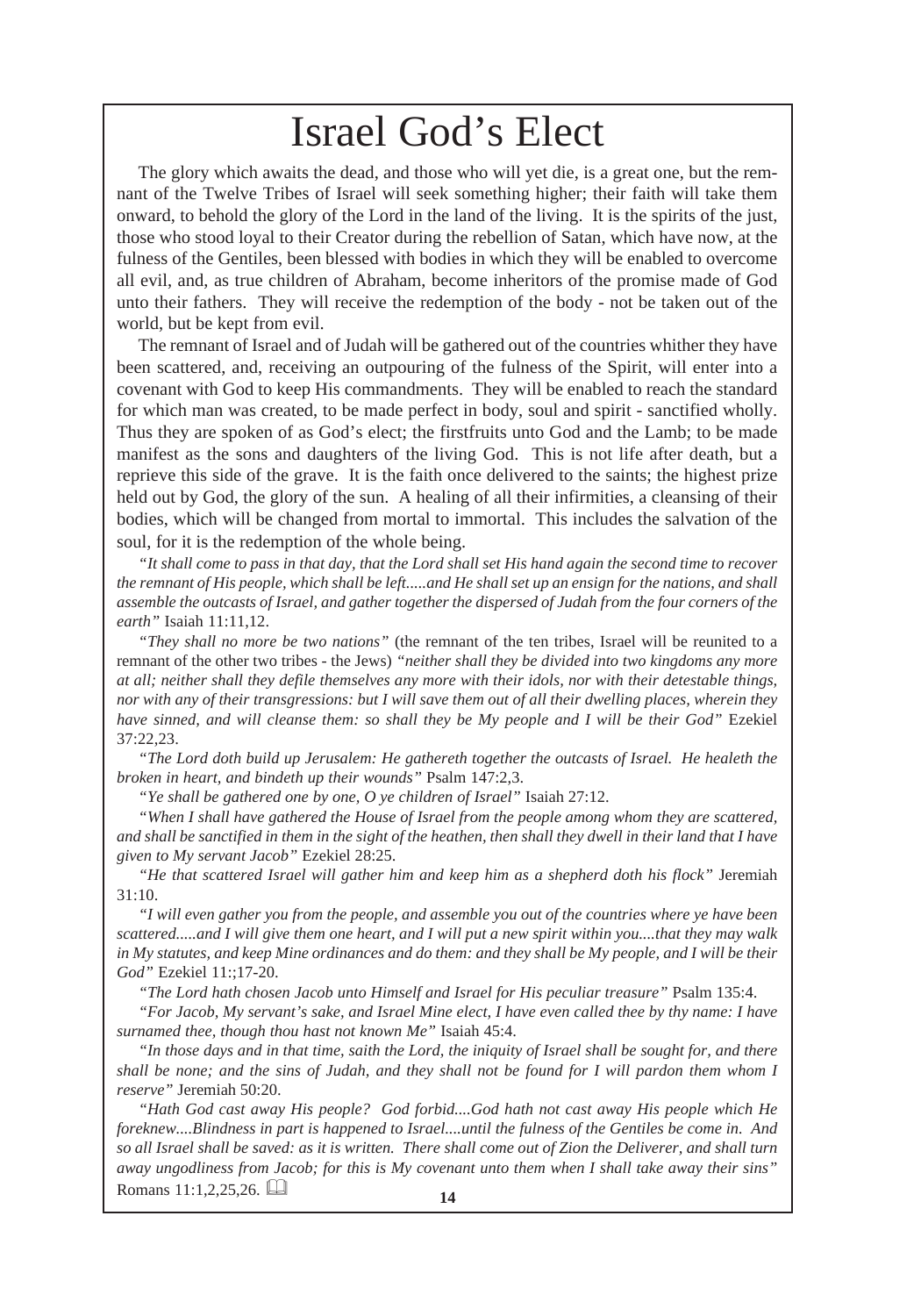# *From the Hymnal*



# Hymn No. 4

(Micah 5:8; Zechariah 8:12)

The remnant of the scatter'd seed, Which did from Isr'el's stock proceed, Shall be amidst a num'rous race, As dew which cheers the earth's green face.

As dew which from the Lord comes down, As showers which on the earth are blown, Which will for no man longer stay, Nor for the sons of men delay.

So now the fixed time is come, For Isr'els children to go home, Men may as much secure their stay As stop the dew in heat of day.

They'll be amidst a num'rous band, Like a bold lion in the land, Among the num'rous beasts of prey, Thus shall the sons of Is'rel be.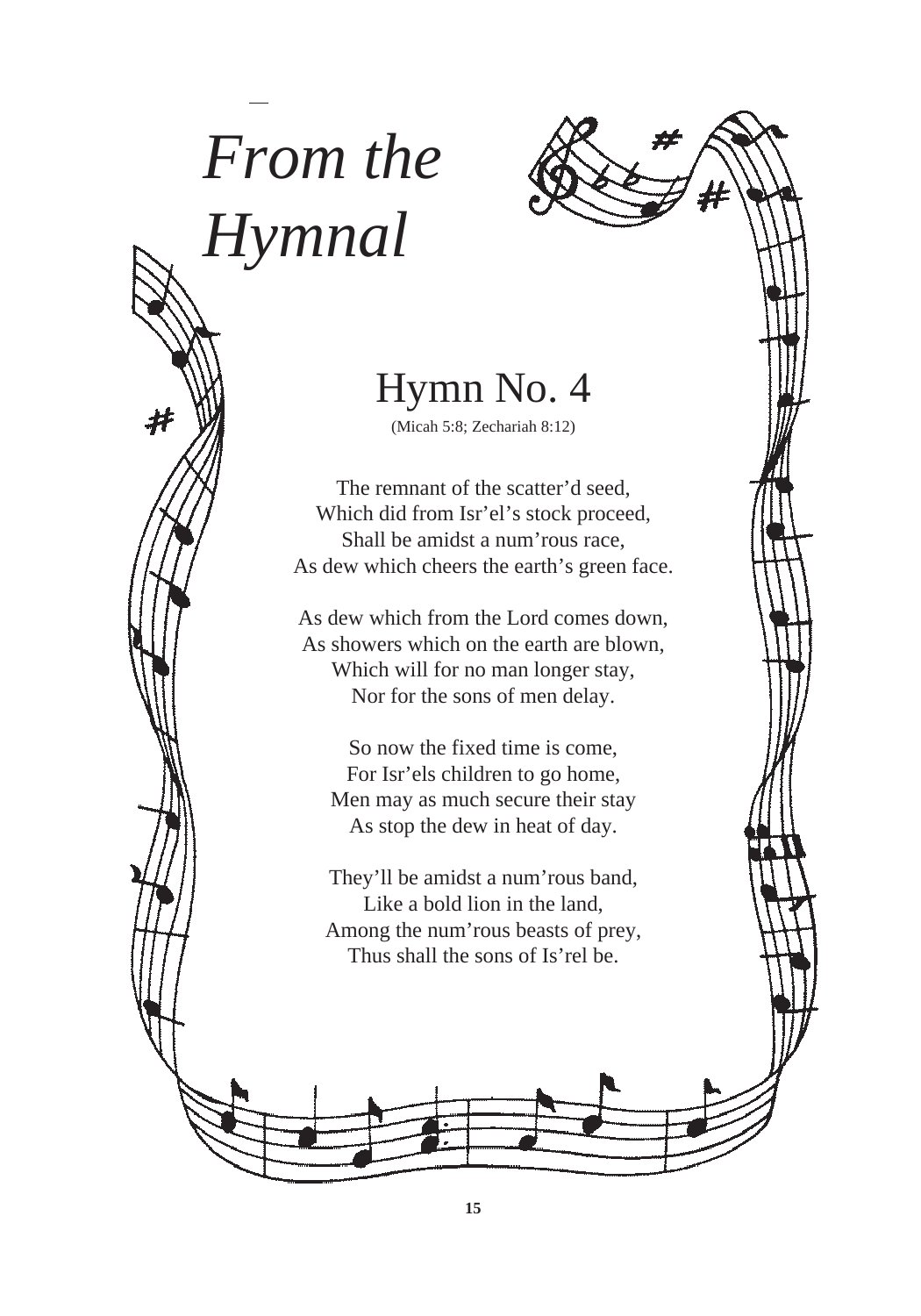# **Debug Your Bible: The First 'Week'**

In this article we are going to look at what happened in the 'first week' of creation as outlined in Genesis chapter 1. The authorship of Genesis is generally attributed to Moses, although theologians still argue the point. It is well accepted that Exodus, Leviticus, Numbers and Deuteronomy are definitely written by Moses and accepted as the Four Books of Moses. There are many similarities in Genesis and the Book of Jasher, especially sequentially, with more detail and specifics being presented in the Book of Jasher. It is, however, generally believed Moses wrote the first five books - commonly referred to as the Pentateuch - by divine inspiration from the oral records and traditions that had been passed down by his ancestors.

The creation sequence in Genesis has strong parallels with the mythologies of many other ancient civilisations. For example, comparisons can be drawn between the seemingly violent Babylonian epic the "*Enuma Elish"* and the Genesis creation narrative - they both have a watery beginning and both proceed from chaos to order.

We are shown right from the very first words in this passage that God is the absolute Creator of all things. In 1:1 we are told that God created the heavens (in the original Hebrew it is plural) and the earth. When this was no one can say, but suffice it to say it is our dateless past. We have a very strong parallel statement in John 1:1 *"In the beginning was the Word, and the Word was with God, and the Word was God. The same was in the beginning with God"*, also showing

us that Christ was present and a participant in the Creation. The sequence of creation was from chaos to order. We are told that then *"the earth was without form and void. Darkness was upon the face of the deep. And the spirit of God moved* (*rachaph* - brood, relax, flutter) *upon the face of the waters*". Some may suggest from reading these 2 verses that the earth was flooded, perhaps from another form of God's judgment, with the gap between Genesis 1:1 and 1:2 being dateless, but enough time to incorporate the dinosaurs and an ice age. Other interpreters say there is no time gap, the narrative moves in sequential, timed order towards the 7th day.

**THAT'S BLOCKER** 

The Hebrew word for God throughout Chapter 1 is *Elohim* which translated literally means Gods (plural). We believe this shows acknowledgment of God being a tripartite Spirit and that all three elements of God had a part to play in the creation sequence - we have already seen that Christ was present. In chapter 2, just as an example, God is referred to in the Hebrew form of *Adonay*, which represents a difference to Elohim, in that Adonay is used whenever God is spoken of in close relationship with people or nations. There would appear to be a difference between Elohim(Gods, creator of all things) and Adonay(Lord) in God's personal relationship with mankind.

On **Day 1**, we read that God created light. *"Let there be light: and there was light".* This light was not the sun, moon and stars, for they were made on Day 4. The 'light'

**Lynne GRAY**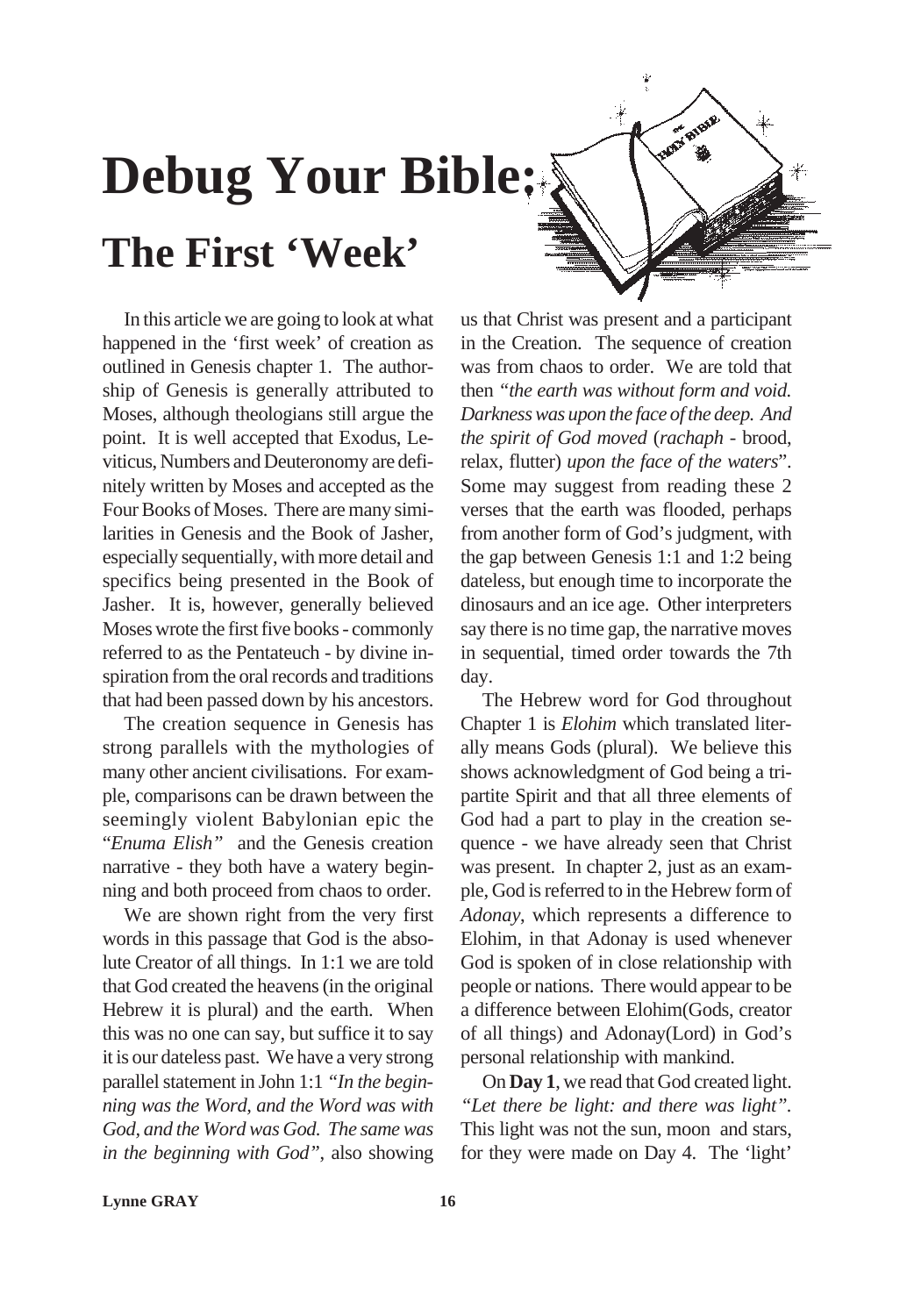described was perhaps that of the light of God or perhaps it was the development of 'good', which also can be seen in the same perspec-



tive as light, for on this same day, God made the darkness also. Many ancient sects had a follow-

ing for the ways of light being goodness or, as with Satanism today, the ways of the dark being wickedness. The light He called Day and the Dark he called Night. If, as theologians suggest, the light of Day 1 was the light of God, then the dark of Day 1 may have been the commencement of good's counterpower - evil.

On **Day 2**, God made the firmament. The Hebrew word for firmament is *shamayim*

meaning expanse, something spread out, and this God used to divide the waters



some over the firmament and some under the firmament. This firmament God called Heaven (singular not plural as in 1:1) which could also be interpreted as Paradise.

On **Day 3** God collected the waters under heaven into one place and let dry land appear. The dry land was named Earth and the waters



called Seas. Also on this day came the grass yielding seed, the herbs and fruit trees. A very important point was made on Day 3 that this vegetation would bring forth of itself as God did - "and the fruit tree yielding fruit, whose seed was in itself, after his kind:" another prelude to the coming of Jesus Christ the pure seed.

On **Day 4** the Lord set up the lights in the firmament of heaven, to rule the day and night. The Day/Night (with capital letters) division was established on Day 1 in a universal sense, but now the sun and the moon were dividing the light and the darkness. It is argued that our time did not start until day 4 because it is deter-



mined by the sun and the moon, but it may well be that the sun and moon were

set in order against a wider sidereal timing mechanism of which we are not yet aware. Another possible explanation is as stated above - that on day 1 the Day represented good and Night represented evil. The day/ night of Day 4 is reliant on the celestial bodies - the sun, moon and stars - for its cycle. In this way God established the times and the seasons for the level of chaos to continue to progress towards order. The basis of society progressing into the future would be the continuing rotation of these seasons

and times.

**Day 5** we are told that God created the great whales, etc and He com-



manded them to be fruitful and multiply. God also created the sea monsters(NEB). Some see these as literary imagery, equiva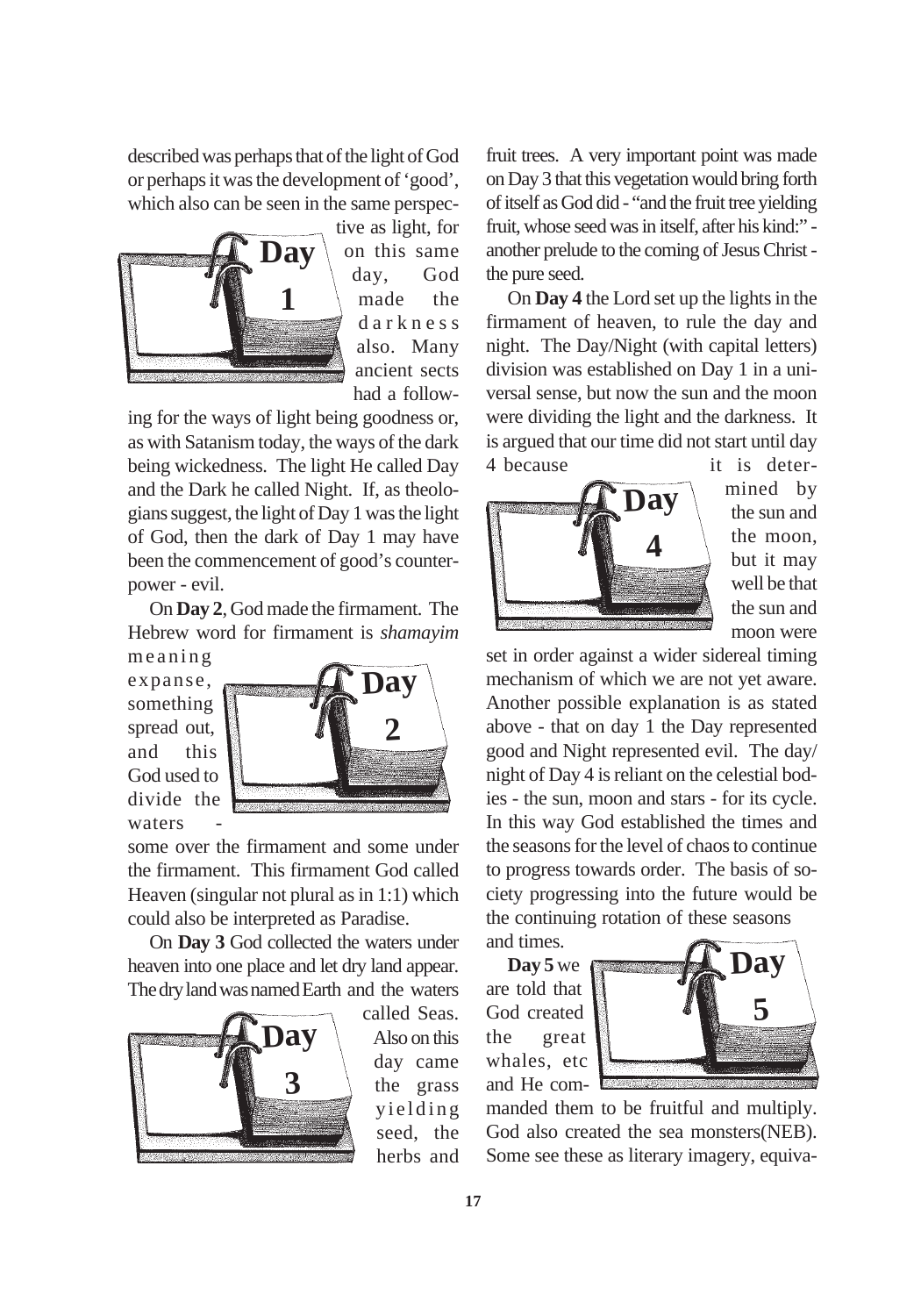lent to the ancient belief of heathen peoples, that these monsters were from Satan. Everything was and is still created and made by God.

**Day 6**, the most important of the days for mankind. God makes the beast of the earth, the cattle and everything that creeps. God also makes man in *"our"* image - perhaps another hint at the presence of the Trinity at the Creation and proof of the tripartite Spirit of God. Mankind was to have dominion over God's creation. God also created man in His image, being male and

female. Does this mean we were created dual spiritual beings at the



creation but because of the Fall we assumed these mortal, disposable bodies as punishment for our sin. Does this also mean that there is a male and female side to God - thus when looked at more closely we have the presence of Christ (the Son), the presence of the male side of God (Adonay – the Father) and the presence of the female side of God (the Holy Ghost) clearly represented at the Creation and known jointly as "Elohim"? Most importantly, God blessed them and told them to be fruitful and multiply and replenish the earth. The sex act itself, then, was clearly not the original sin, otherwise why were they given the command to be fruitful and multiply.! The disobedience that caused the fall was more likely in the manner in which God's command was observed, rather than in the action that was done. Why was the word replenish (fill up again) rather than plenish (fill for the first time) used? - this also suggests that there was

something before or this was a further stage of the progress towards order, otherwise they would have been asked to

plenish the earth.

On **Day 7**, God rested from His acts of creation –



note, however, that the day of rest was part of the creation sequence. Some theologians suggest that we are currently abiding in God's rest awaiting the 8th day. In any event this is a symbol perpetually to mankind to respect and observe the Sabbath ( $7<sup>th</sup>$  day) for the Lord.

How long is a day? A day can be "as a thousand years" with the Lord, so trying to equate our understanding of a 24 hour day with the Lord's creation sequence may not work, although some believers very strongly support this belief. These days could be viewed symbolically as periods of time without a specific time frame, or could in fact have been thousand year days. Only God knows how long these 6 'days' actually were. We accept on faith that God is the Creator of all things, thus we accept on faith that the writings of Genesis have a meaning for now, and as well, a future interpretation which may emerge as we gain better understanding.

After each day God pronounces his work "very good'. Why didn't he pronounce it perfect? Was there some presence in the creation that stopped God's work being perfect? This is where the influence of Satan enters. If evil was created on Day 1, as the darkness, God could not pronounce His creation perfect, just very good. He knew the presence of evil would mar His creation till the end when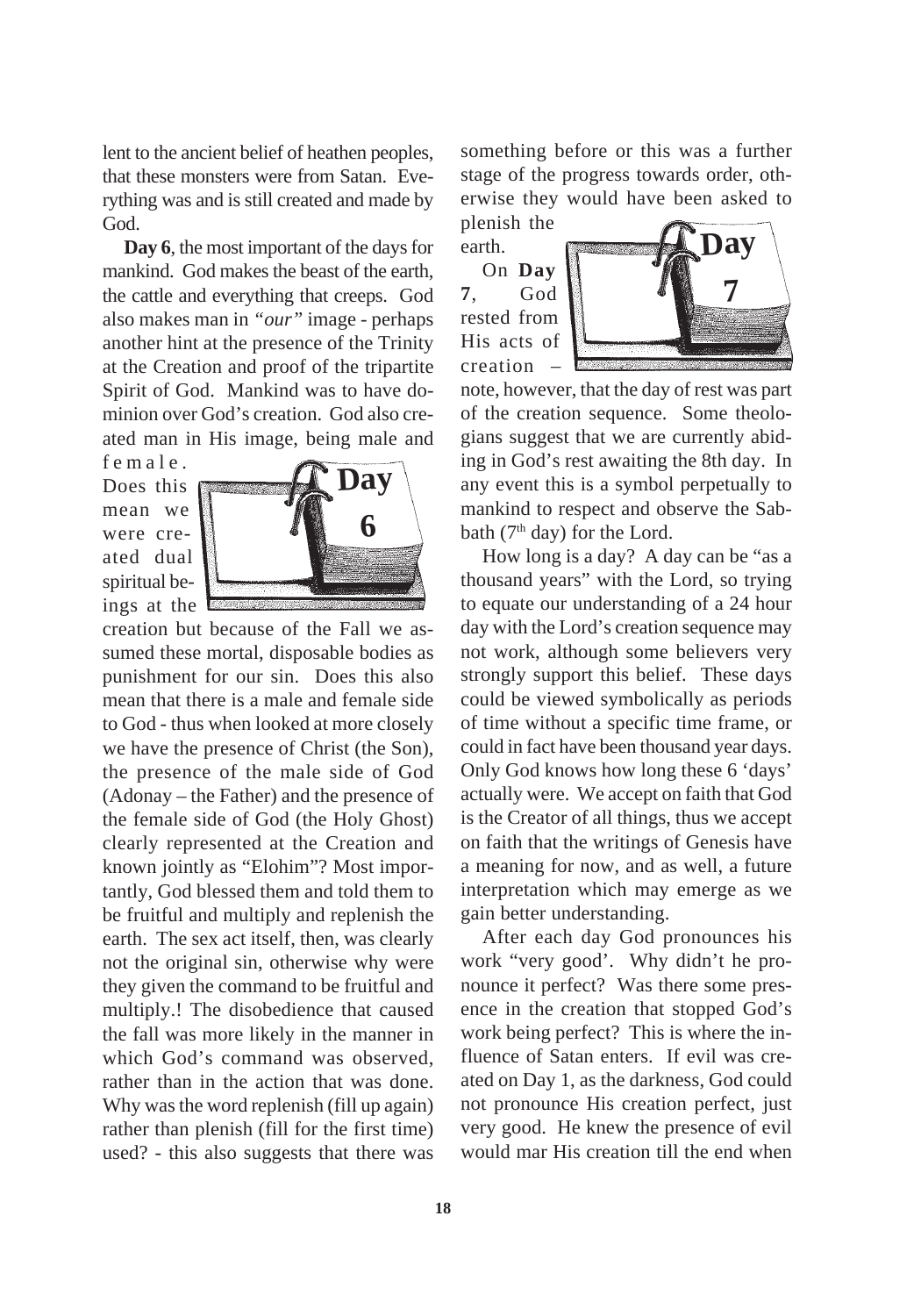the creation had been proved - that is why Jesus manifested himself physically to us so that full restoration could take place.

It is also worth noting the difference between the use of the words *create* and *make*. We find in the beginning God **created** the heavens and the earth, but on Day 1 there is no mention of the word create, just that God said **Let** there be light in the firmament. On Day 3 there is no mention of the word create but it does say **Let** the earth bring forth, etc. On Day 4 no mention of the word create but it does say God said, **Let** there be lights in the firmament of the heaven, etc. and God **made** two great lights. On Day 5 it says God **created** great whales, and every living creature that moveth, etc. On Day 6 - God **made** the beast of the earth, and cattle, and everything that creepeth. So God **created** man in his own image, etc. The Hebrew word for create is *bara* meaning to bring into being. The Hebrew word for made is *asah* meaning to make out of already existing material. Thus the words create and made in Hebrew are distinctly different. Does this mean that some of these things preexisted before and God had to literally, as with the lights, just 'turn them on'. Noting what the creations actually were, a pat-

tern can be seen. As said, God created the heavens and the earth, God also created the great whales and the living creatures that move in the sea and the fowls of the air and lastly God created man. It could be said that these were the only new creations, the rest of the Genesis creation epic had pre-existed in some form earlier. Some theologians would argue that there is no difference between create and make, but if that were the case why was it felt necessary to use the two distinctly different Hebrew words!

Genesis Chapter 1 is then a prelude to literally **everything**. Not only does this apply on a physical plane, but also a prelude to God's relationship with His creation. This relationship is developed through the environment, mankind as a race, the heavens and all that is beyond our solar system, everything. God works in a methodical way making order out of disorder, all the time showing us His Power and His Might. We are living in the time when understanding will increase both in temporal and spiritual spheres, so let us look to God to show us the fullness of the creation cycle through our interpretation of the Scriptures.

## **ANTI-BODIES**

This is a story about four people named: *"Everybody", "Somebody", "Anybody"* and *"Nobody"*.

There was an important job to be done and Everybody was asked to do it. Everybody was sure Somebody would do it.

Anybody could have done it, but Nobody did it.

Somebody got angry about that because it was Everybody's job.

Everybody thought Anybody could do it, but Nobody realised that Everybody wouldn't do it.

It ended up that... Everybody blamed Somebody and Nobody did what Anybody could have done!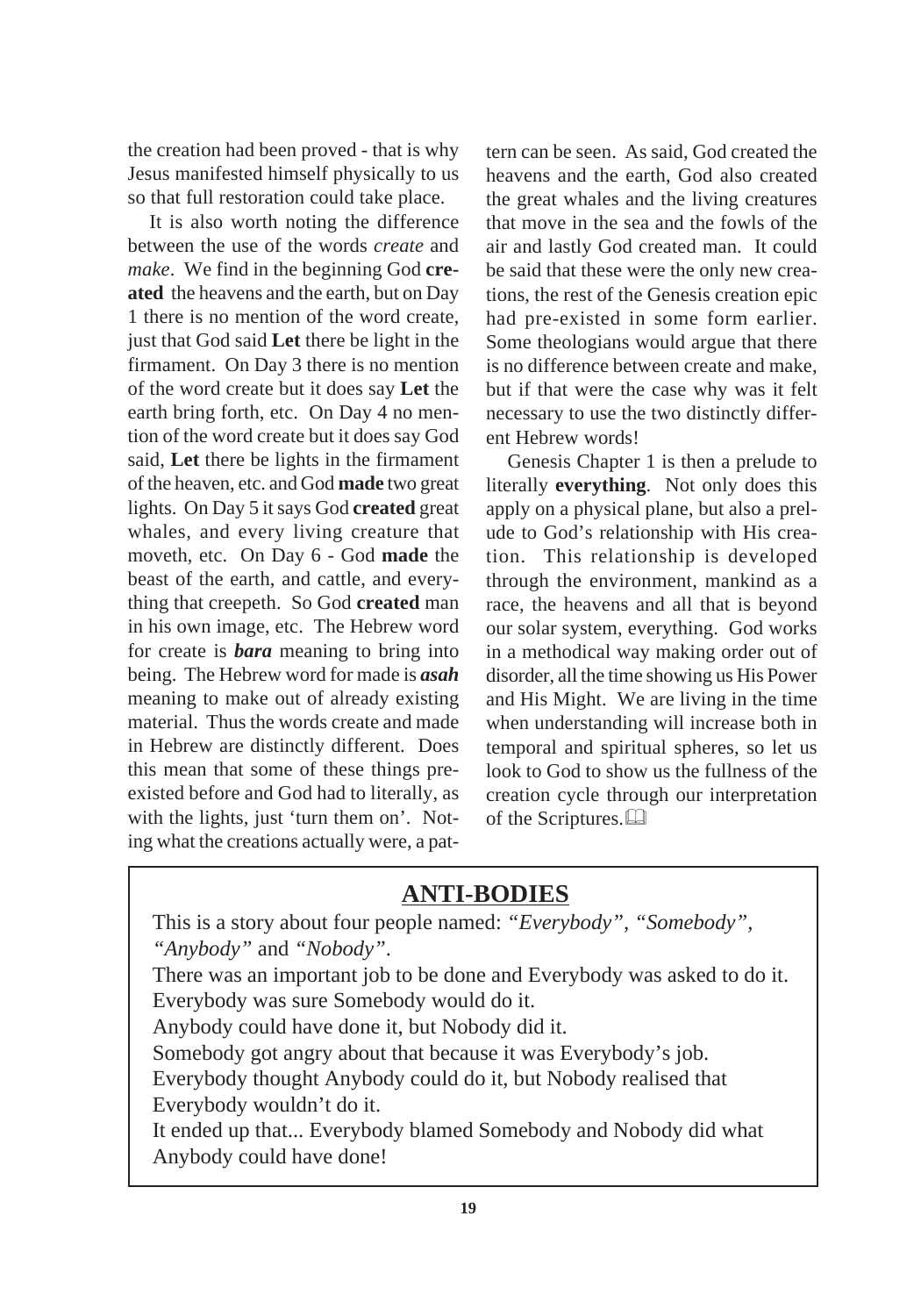# In the beginning.........

The holidays are over, and once again we start a new term at school with wonderful plans for it to be a happy term - may God bless and help you.

When you open your eyes in the morning after being asleep all night, what do you see first? Yes, of course, light! Isn't it wonderful to be able to look about and see? Then, we hear the birds twittering in the trees in the garden, and when we get out of bed, we can see them flying from one bush to another, so happily. Then we hear our dog barking, and it comes to us wagging its tail, so very glad that we are awake. The flowers in the garden are so pretty, aren't they? Yes, I have blue ones, red ones, and yellow ones too. When I looked around at all these lovelythings this morning, I wondered if you were doing the same.

You know that God made the light, dont you? The first page of the Bible tells us that on the first day, He made the light - He then divided the light from the darkness, adn so there was Day and Night. Now, on the second day God made the sky, and called it Heaven. The third day, God separated the waters from the land, calling the land Earth, and the waters, Seas. God then caused the grass to grow on the earth adn all the other wonderful things that we have growing today - fruit trees, vegetables - just look in your own garden, and see the beautiful things God made. The next day, the fourth day, God made the sun, moon and the stars - the sun to shine in tehday adn the moon and the stars at night - so now there was a way of measuring time - a way of counting weeks, months, years.

On the fifth day God created all the fish in the sea - have you seen many different kindsof fish? Well, there are hundreds of different kinds of fish in the sea, so many different shapes and sizes - big whales too - God made them all. This same day, He made the birds also, little birds, big birds, pretty coloured birds, birds that whistle beautifully - if you have a canary you know how sweet it sounds! The sixth day arrived and on this day God created all the animals - horses, cows, lions, sheep, there are so many animals. On the sixth day God also made all the creeping things of the earth. Now you can imagine, I'm sure, how good all these things looked - the trees, flowers, birds, fish and animals with the sun to shine by day, and the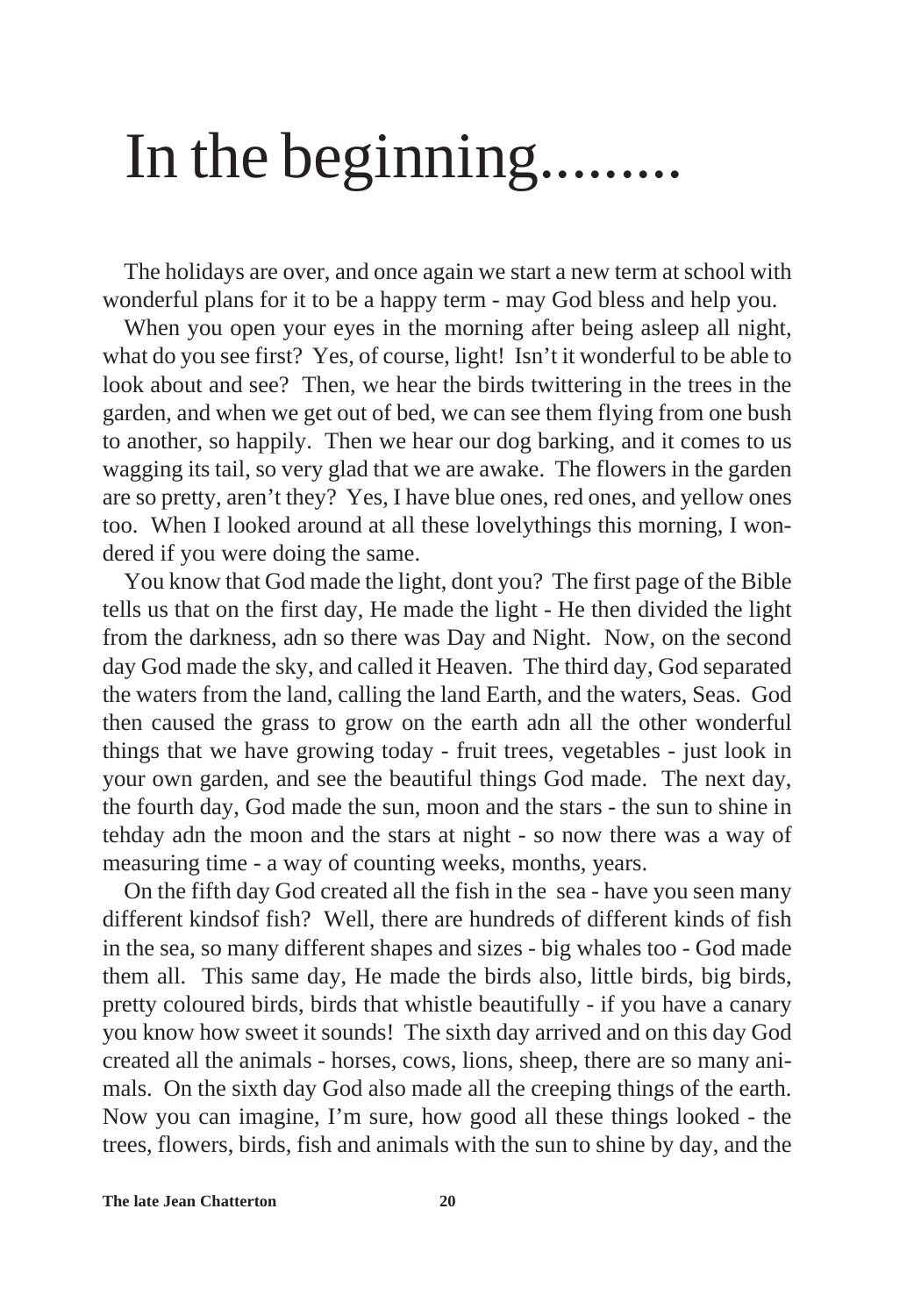moon and stars by night. So, it was then, that God said, "Let us make man...." And so God created man in His own image, yes, He made man, and that was the end of the sixth day.

In six days, God made the Heaven and the Earth, the Seas and all that is in them, and His work was finished. Do you know what He did on the seventh day? Yes, God rested and made it an Holy Day. Today, we too have a day of rest, yes, it is our Sunday. God planned everything so well - He gave us Sunday to rest from all work - God Himself resting, showing us that we too, need that day of rest. It is a day when we should go to church to give special thanks to God for all He has done for us - it is a day when we can receive strength to carry on in the right and good way.

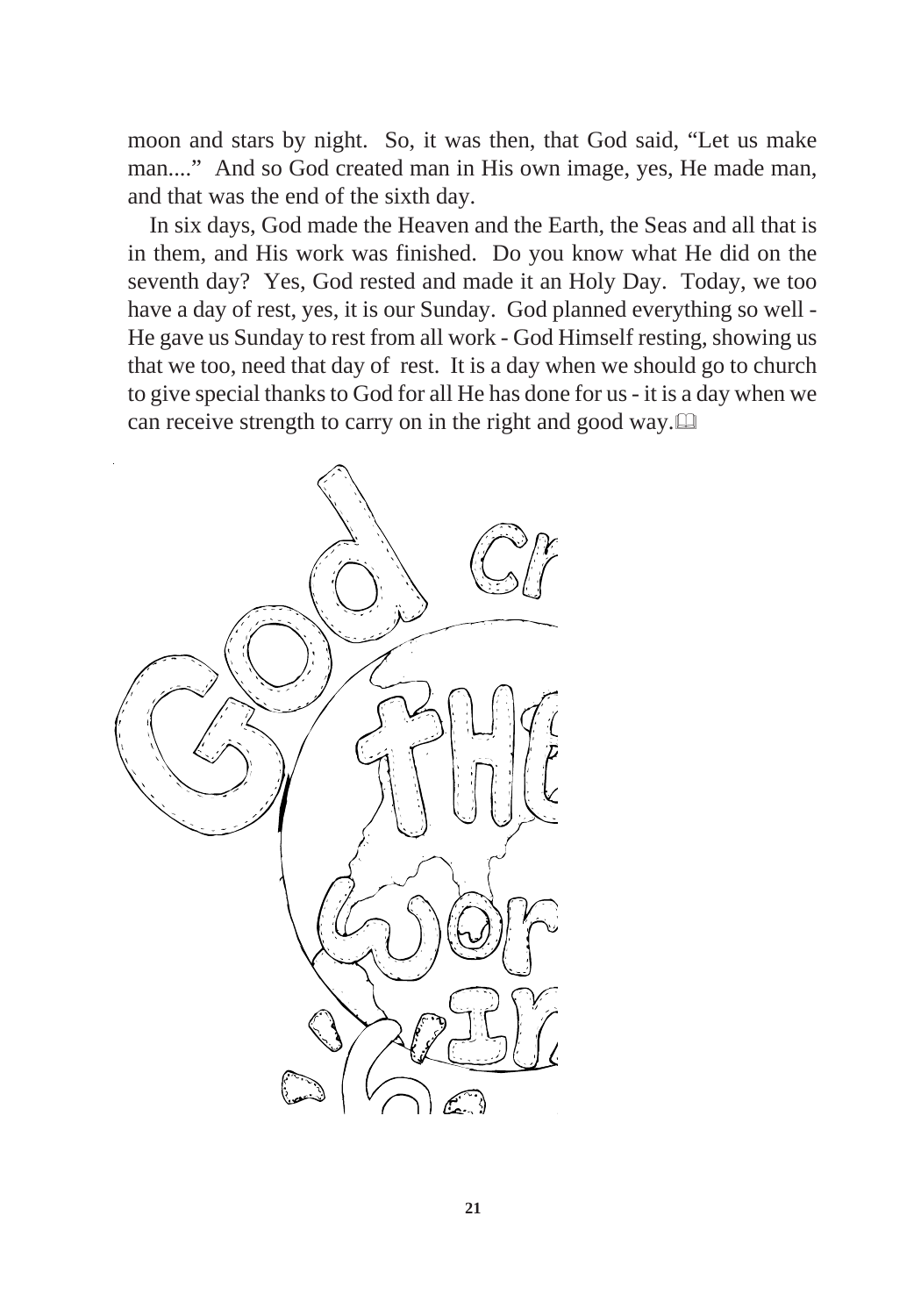# Statement of Belief

**The Christian Israelite Church beliefs can be fully supported by the Scriptures. Here is an outline:**

## **We Believe**

- \* In God Almighty creator of all things (Genesis 1:1).
- \* In the existence of Satan, the Devil, in whom God allowed iniquity to be placed (James 2:19; Ezekial 28:14,15).
- \* That God created a spirit-existence in which the devil manifested evil and caused some of the spirits to rebel against God (Isaiah 14:12-14; Jude 6).
- \* That God created our physical world, to which each person comes with a body and a soul made alive by a spirit from the spiritual creation (Luke 9:55; Genesis 2:7).
- \* That God gave His people instructions on the way they should live, which i n structions were "for their good always" (Deuteronomy 6:24).
- \* That all have sinned and come "short of the glory of God" (Romans 3:23; 2 Corinthians 5:19).
- \* That God has reconciled the (whole) world to Himself through the sacrifice of Jesus (John 3:16,17).
- \* That through belief in the sacrifice of Jesus believers are counted as righteous before God, and can be assured of the resurrection of their souls (a Spiritual body) at Jesus' return (1 Timothy 4:10; 1 Corinthians 15:44).
- \* That there will be a small number who will fully prove their faith by a work of true obedience to God's instructions and will thereby receive the prize of the highest calling of God, the redemption of spirit and soul and body - this living mortal Body made Immortal without seeing death (1 Thessalonians 5:23; Revelation 14:1-5; Hebrews 11:39,40).
- \* That Jesus Christ will return to this earth again, subdue the power of Satan and reign forever and ever (Revelation chapters 19 and 20).
- \* That the return of Jesus Christ is near and we are living in the period described in Scripture as the latter days (Matthew chapter 24; Mark chapter 13 and Luke chapter 21).
- \* That there are promises in the Scriptures especially to Israel God's chosen people (1 Peter 2:9).
- \* That although Israel of old did not accept the challenge of spiritually being God's peculiar people, a remnant of their descendants will come forward in the latter days to fulfill the obligations and receive the promises (Revelation 7:1-8).
- \* That the Mission of the Christian Israelite Church is to awaken the lost ten tribes of Israel to this special inheritance to be the physical Immortal "Bride of the Lamb" and to be the vehicle for the task of bringing them all together at God's appointed time (Matthew 10:5,6; Revelation chapter 19).

**We believe that God is the absolute Judge and Arbiter and that we as His servants have an obligation to respond to what He puts in each heart, and that whilst we seek to proclaim and discuss our beliefs, we have no right to contend with other people about them. <sup>22</sup>**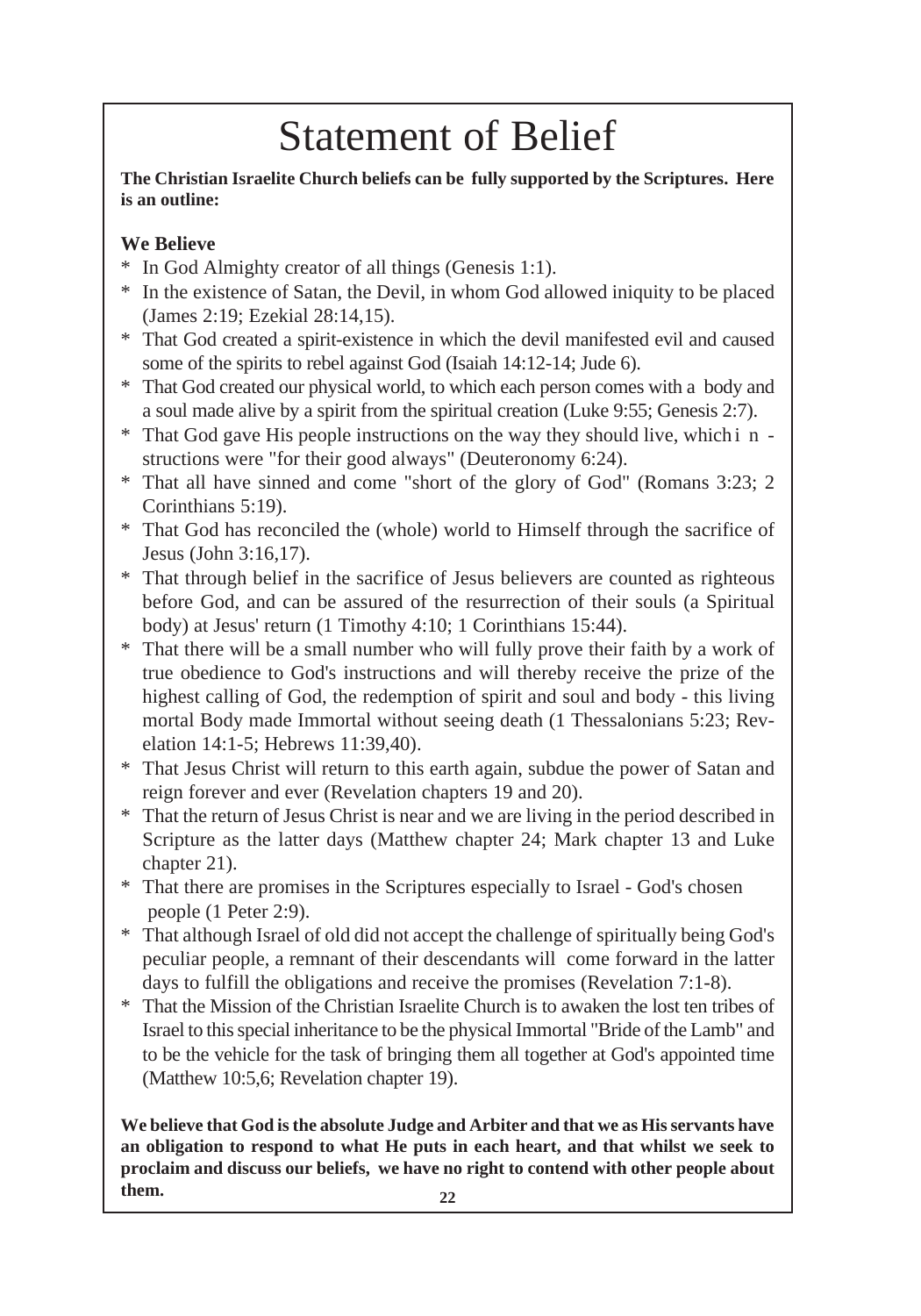# **Expand Your Bible: What's In a Name**

In the Bible a name change marks a turning point in a persons life. This change may be a Moor alteration in status or direction of character.

Abraham's name was changed from Abram to Abraham after God blessed him, and it is with Abraham's life that this article begins.

God spoke to Abram who lived in Ur – a city well known for the worship of the goddess Diana – and told him to go to a far country. Abram didn't know exactly where he was to go but he listened to God and left Ur with his wife Sara, his servants, his nephew Lot and many possessions.

God told Abram He would bless him and his seed would be without number – as numerous as the stars in the sky. As Abram grew older and had no children, this seemed a very strange promise but eventually at the age of 100 his promised son arrived – and at the same time his name was changed to Abraham.

Isaac was born and he too, like his father, had to wait until he was quite an old man before he had children. But then he had not one, but two sons, as Rebekah had twins.

Before the babies were born they struggled in Rebekah's womb so much so that Rebekah was quite concerned and asked "If it is so, why am I thus?" And the Lord said to

her "Two nations are in thy womb, and two manner of people shall be separated from thy bowels and the one people shall be stronger than the other people and the elder shall serve the younger." The struggle between these two nations and their descendants began before their leaders were born. They have had differences ever since and their problems have never been resolved.

**PAIRS** 

True to the Lord's words, Esau was born first, but Jacob, who was born last, grabbed his brother's heel in his tiny hand. Onlookers and people concerned took this to be a sign that the younger Jacob would become more important than his brother.

The story of how Esau sold his birthright to Jacob, and then how Jacob tricked him so that he also received Isaac's blessing is well known. Esau was of course very upset and very annoyed about this event and decided that when Isaac died he would kill Jacob. Jacob, afraid of his brother's anger decided to flee from the household and visit his mother Rebekah's old home and family – and perhaps find a wife – thinking that the "storm" would blowover fairly soon.

 But this was not to be so. As he fled from home, his heart was sad and he had never felt so lonely, and as night came on he lay down to sleep. As he slept he had a wonderful vision (Genesis 28:10-22) of a ladder going into heaven, with angels ascending and descending. God assured him that He would not forsake him, but would be with him (Jacob) and bless him, even though things looked pretty grim at that time. Jacob was

**Audrey HARRISON 23**

LAG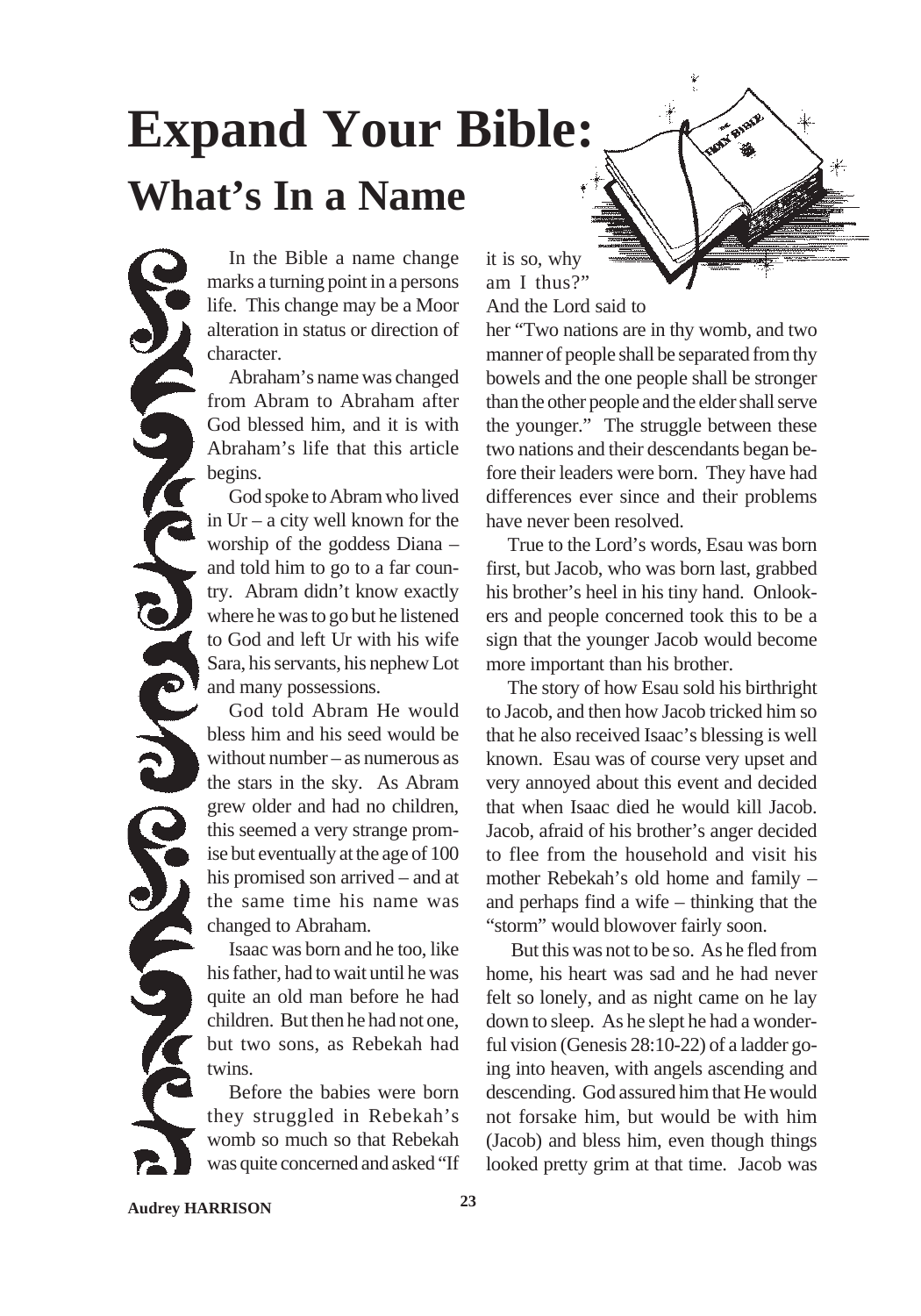beginning to learn more about God. Jacob lost both his home and his beloved mother (for he never saw her again) and for years he suffered great loneliness and disappointment and was never free from fear and remorse for what he had done.

Jacob was guided to Laban's house and spent a happy time there – for a while. A bargain was made that Jacob would work for Laban for 7 years for Rachel with whom he had fallen in love, but deception was at the end of it. Jacob was deceived into marrying Leah – he was now the one being deceived. Jacob served another seven years for Rachel, but Laban knew when he was well off, saying to Jacob "I have learned by experience that the Lord hath blessed me for thy sake." Laban kept changing his conditions, continually deceiving Jacob and Laban's sons became jealous of him.

One night God told Jacob it was time to return "to the land of thy kindred", reminding Jacob of his dream of the ladder twenty years previously. So Jacob, his wives and his sons set off with all his goods and his flocks to return home. He tried to leave secretly, but Laban caught up with him and after a confrontation they parted in peace.

But now he began to worry about Esau. Would he have forgiven him? Could he return in peace? It appeared not to be so, as Esau was coming to meet him with an array of supporters and vowing vengeance!!

Jacob was very afraid and upset and in his anxiety he remembered God's past mercies and protection and asked for His help and guidance. He was now a humble man and willing to admit his unworthiness before God.

In his trouble Jacob sent his family across the brook Jabbok to what he thought was the safest spot and he, Jacob was left alone – alone with God.

As he prayed a mysterious stranger caught hold of him. Jacob struggled to get free. He struggled all night until day break. "Let me go", said the stranger, but Jacob at this stage realised he had been struggling with no ordinary mortal but with the Lord. "I will not let thee go unless thou bless me", was Jacob's reply.

"What is your name?" inquired the stranger.

"Jacob", he replied – the name meaning supplanter or cheat.

"Thy name shall be called no more Jacob, but Israel (meaning – a prince of God): for as a prince hast thou power with God and with men, and hast prevailed", said the stranger (Genesis 32:23- 32).

It was indeed the dawn of a new day and a new life for Jacob, as he had passed the great turning point in his life. At last he had found God – his fears had gone – he was a new man. The cheat, the coward, the swindler had now become "a prince of God" or another meaning of Israel "he strives with God".

The remaining chapters of Genesis in which Jacob appears show him as a changed man. His name change marked a turning point in his life.

His children and descendants were thence called the children of Israel – Israelites – a name continued to this day.

To this day, promises made to Israel (Jacob) still stand.

**COND CONCL**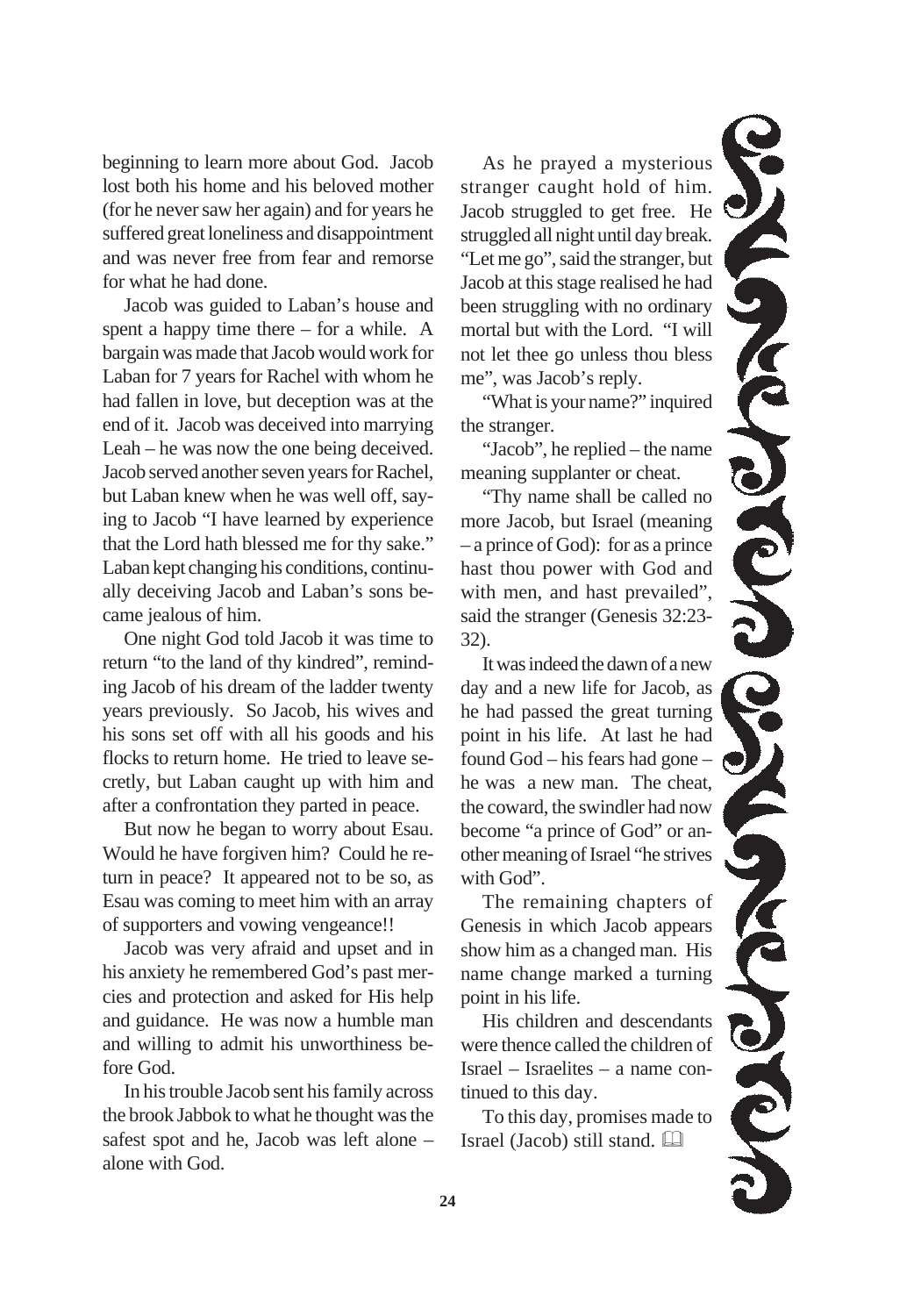# **BARNABAS – a dedicated disciple**

The name Barnabas means 'son of consolation'. He was the son of a Levite from the country of Cyprus. It is presumed that he was one of the 70 disciples of our Lord. We first read of Joses Barnabas in Acts 4:36 where we are told that he sold his land and brought the money from the sale of his property to the apostles for the work of the ministry. We are given the stark contrast between Barnabas' gift and that of Ananias and Sapphira who held back part of their

donation deceitfully. Barnabas obviously gave the apostles all that he had to join them.

Barnabas is said to be the brother of Aristobolus (this same Aristobolus was said to be the father-in-law of Peter). Aristobolus was the first British bishop and

the first Christian to be martyred in Britain, the second Christian martyred in Britain was Simon Zelotes

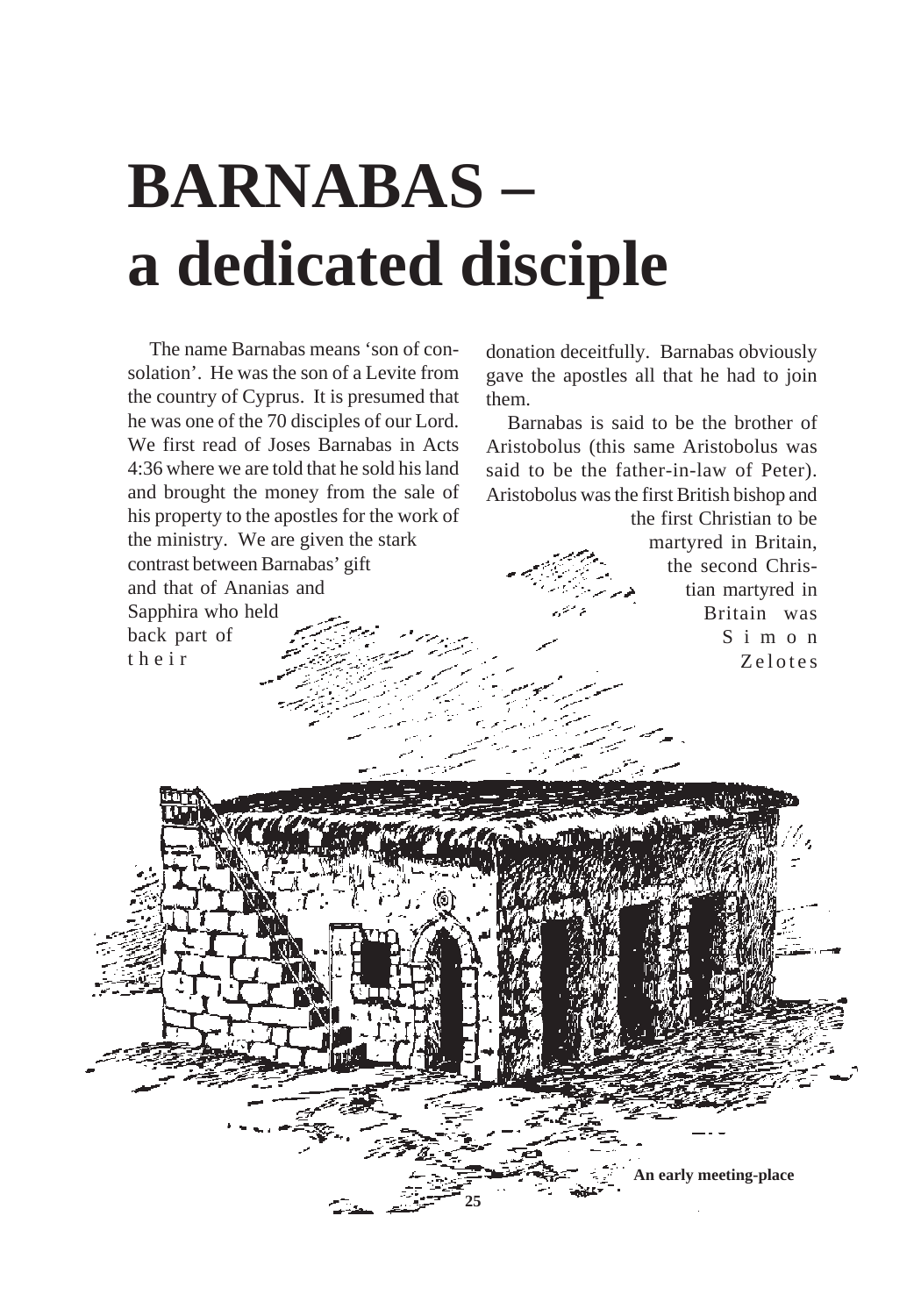(see past article on this). Aristobolus was martyred at what is now known as St. Albans in the 'second year of Nero', which would be circa AD59.

Barnabas was a man of sincere faith and conviction which was demonstrated when Paul, still known as Saul, approached the disciples after his conversion, they were in fear of him, not realising Christ had entered his life. The only one to show any faith in Saul/Paul's conversion was Barnabas who declared unto them how he had seen the Lord in the way, and that He had spoken to him, and how he had preached boldly at Damascus in the name of Jesus. The foundation stone was laid securing a solid friendship and fruitful companionship that would exist between Paul and Barnabas for many years. Barnabas would be Paul's companion on several journeys.

Barnabas was also **the first missionary actually sent by a church**. The early Christian church entrusted him with mission work as far afield as Antioch. He is described as a 'good man, and full of the Holy Ghost and of faith'. His mission trip was obviously quite successful, for we are told that 'much people were added unto the Lord' (Acts chapter 5).

Paul and Barnabas were also sent on a relief mission to the poor saints of Jerusalem, and on completion of this mission they returned to Jerusalem and took with them a young man by the name of John Mark (the author of the gospel of Mark).

Some records state that Barnabas was the brother of Aristobulus and that Paul sent him in advance to Britain to represent the Apostle to the Gentiles. Their efforts helped in the expansion of the church in Britain, and in particular, Wales. It is recorded that Beatus, the man who introduced Christianity to Helvetia (Switzerland), was baptised by Barnabas at Avalon in England.

Barnabas met his death in the country of his birth, Cyprus, where he was stoned to death, joining the solemn cavalcade of martyrs of the faith. He was buried by his friend, Mark, also his young kinsman, outside of the city. The records state that as he laid Barnabas in his grave, Mark placed on his breast a copy of the *Gospel of St. Matthew*.

In the *Adonis Martyrologia* we read 'March 15. Natal day of Aristobulus, Bishop of Britain, brother of St. Barnabas the Apostle, by whom he was ordained Bishop. He was sent to Britain where, after preaching the truth of Christ and forming a church, he received martyrdom'.

Apocryphal works attributed to Barnabas are: *The General Epistle of Barnabas* which work was cited by Clemens Alexandrinus, Origen, Eusebius, Jerome and many ancient Fathers, and *The Gospel of Barnabas* which is not accepted as an authentic document.

#### **Bibliography**

**King James Version Bible**

**The New Testament Apocrypha,** edited by Wilhelm Schneemelcher, James Clarke & Co., 1989 **Eusebius, The History of the Church,** Penguin Classics, 1965

**The Drama of the Lost Disciples,** George F. Jowett, Covenant Publishers, 1988.

**The Lost Books of the Bible and the Forgotten Books of Eden,** Published by World Bible Publishers Inc., 1926